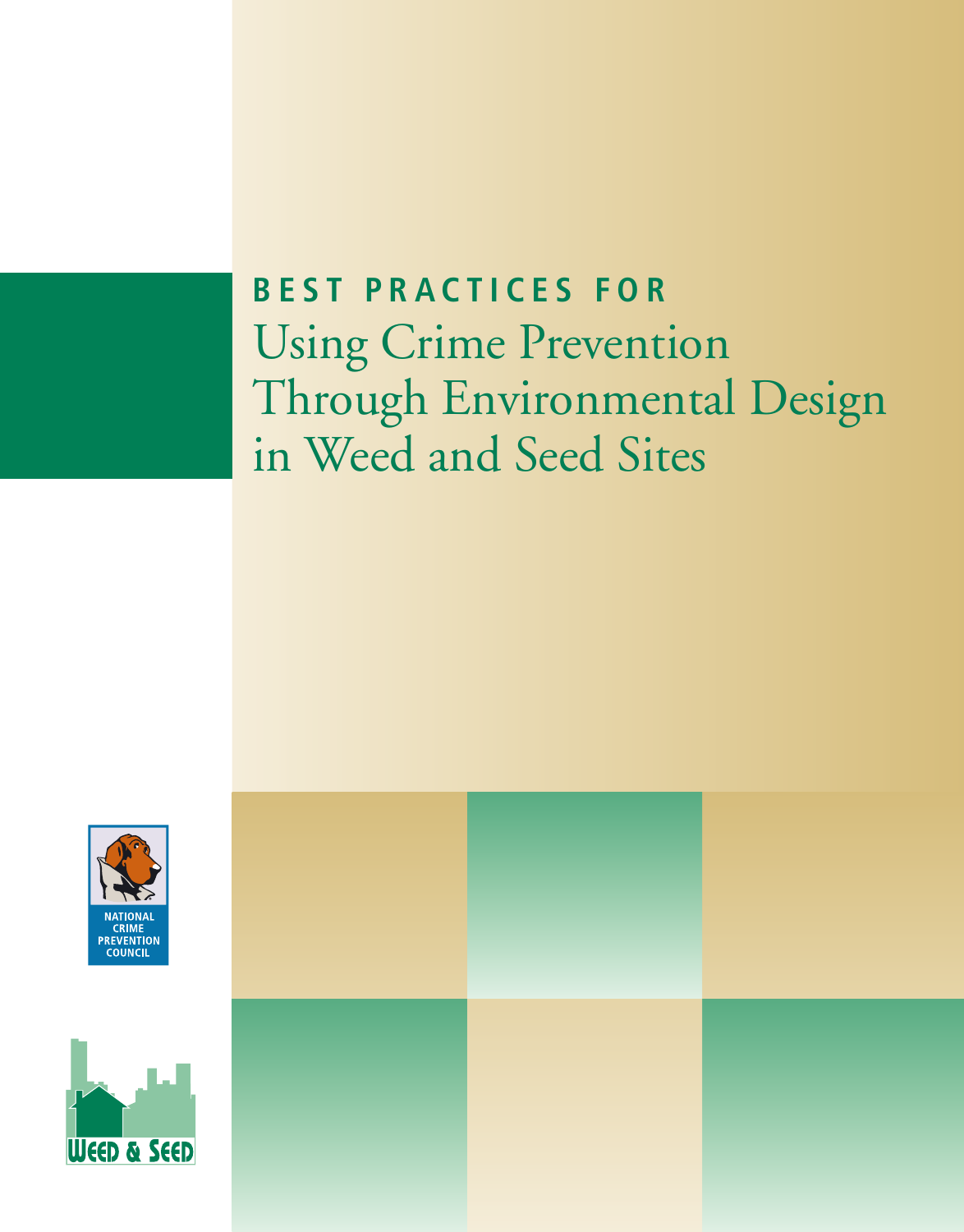The National Crime Prevention Council (NCPC) is a private, nonprofit taxexempt  $[501(c)(3)]$  organization whose primary mission is to be the nation's leader in helping people keep themselves, their families, and their communities safe from crime. NCPC's strategic plan for 2007 through 2011 is centered on four goals: protect children and youth; partner with government and law enforcement to prevent crime; promote crime prevention and personal safety basics; and respond to emerging crime trends. NCPC publishes books, kits of camera-ready program materials, posters, and informational and policy reports on a variety of crime prevention and community-building subjects. NCPC offers training, technical assistance, and a national focus for crime prevention: it acts as secretariat for the Crime Prevention Coalition of America, more than 400 national, federal, state, and local organizations representing thousands of constituents who are committed to preventing crime. NCPC also sponsors the National Crime Prevention Association, an individual membership association to promote resources and career development to crime prevention practitioners. It hosts two websites: www.ncpc.org for adults and www.mcgruff.org for children. It operates demonstration programs in schools, neighborhoods, and entire jurisdictions and takes a major leadership role in youth crime prevention and youth service. NCPC manages the McGruff® "Take A Bite Out Of Crime®" public service advertising campaign. NCPC is funded through a variety of government agencies, corporate and private foundations, and donations from private individuals.

This publication was made possible in part through a contract with the Community Capacity Development Office, Office of Justice Programs, U.S. Department of Justice. Opinions are those of NCPC or cited sources and do not necessarily reflect U.S. Department of Justice policy or positions.

Copyright © 2009 National Crime Prevention Council

All rights reserved.

Printed in the United States of America December 2009

National Crime Prevention Council 2345 Crystal Drive, Suite 500 Arlington, VA 22202 202-466-6272 www.ncpc.org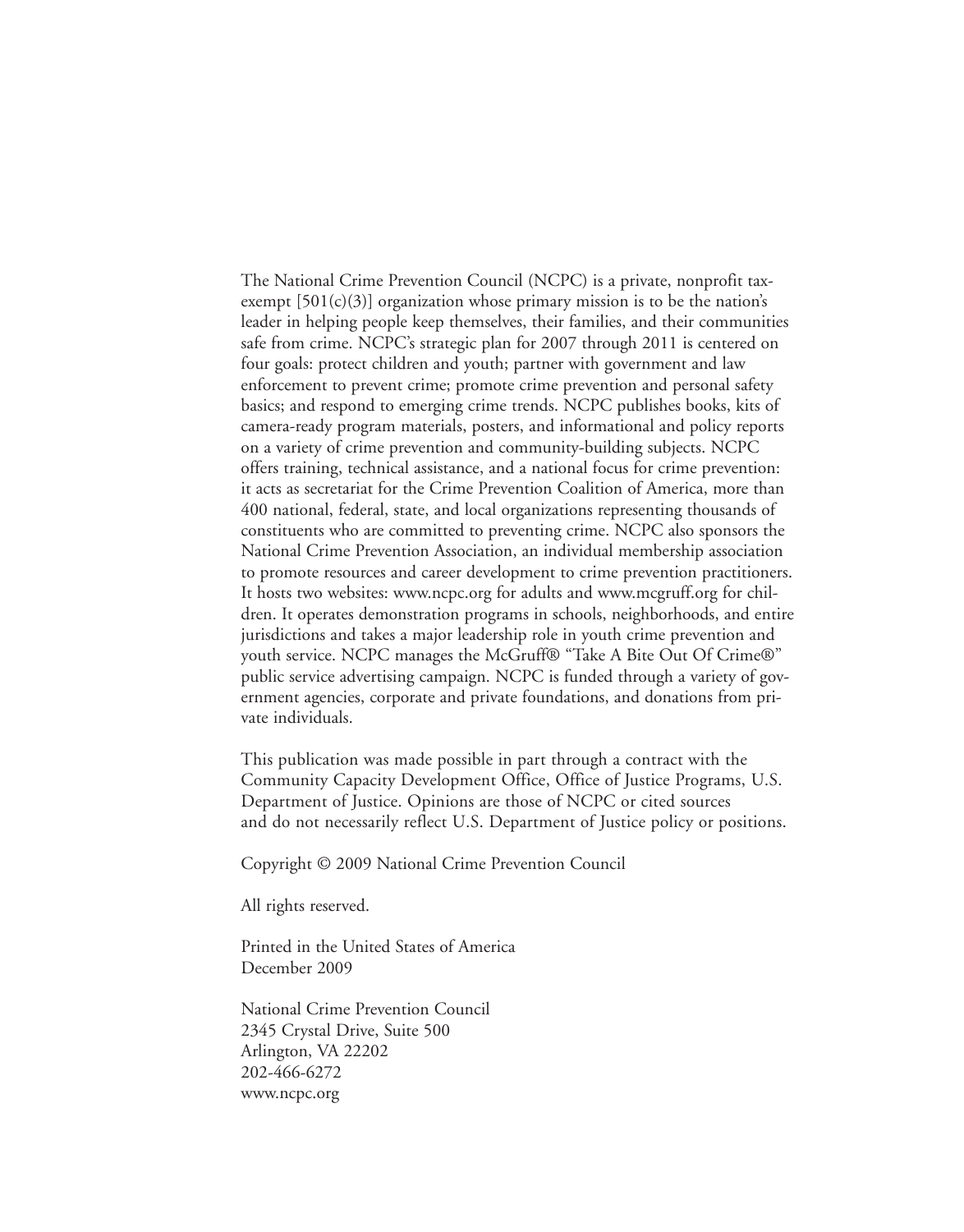## **Introduction**

The National Crime Prevention Council, on behalf of the U.S. Department **1** of Justice's Community Capacity Development Office, provided training and technical assistance to ten communities across the United States between 2007 and 2009 to address crime and community improvement through the use of Crime Prevention Through Environmental Design (CPTED) principles.

Crime Prevention Through Environmental Design refers to the effective design and use of the built environment to encourage a reduction in the fear of crime, a reduction in the actual number of crimes, an improvement in community safety, an improvement in the perception of safety, and an improvement in the overall quality of life in a community.

Using customized CPTED training to meet the needs presented by specific communities, NCPC's trainers and facilitators determined which issues members of the community wished to confront, assessed the status of those issues, generated strategies to ameliorate the local issues, and provided ongoing technical assistance to strengthen local efforts.

NCPC served ten communities that have significant crime and quality-oflife issues that were identified by the Community Capacity Development Office. To do so, NCPC drew upon the four CPTED principles—natural access control, natural surveillance, territorial reinforcement, and maintenance—to lead the communities to solutions. NCPC engaged all strata of the communities, including the varying dynamics of government agencies, local businesses, family, law enforcement, institutions, and individuals and was able to facilitate the changes that allowed the sites to invest in themselves to achieve their visions of being safer, healthier, more vibrant communities with improved qualities of life.

- **E** ACCESS CONTROL: This involves designing streets, sidewalks, building entrances, and neighborhood gateways to clearly indicate transitions from the public environment to semi-private and private areas.
- **SURVEILLANCE:** A design principle that maximizes the visibility of people, parking areas, vehicles, and site activities. Strategies involve the strategic placement of windows, doors, walkways, parking lots, and vehicular routes.
- **TERRITORIAL REINFORCEMENT:** Sidewalks, landscaping, and porches help distinguish between public and private areas. This helps users display signs of "ownership" that send "hands off" messages to would-be offenders.
- **MAINTENANCE:** This addresses management and maintenance of space.
	- Proper upkeep (mowing grass, trimming trees and landscaping, picking up trash, repairing broken windows and light fixtures, and painting over graffiti)
	- Helps signal that a location or facility is well cared for and therefore would be inhospitable to a criminal
	- It also signals that an owner, manager, or neighbor is watching out for the property and could spot illegal behavior.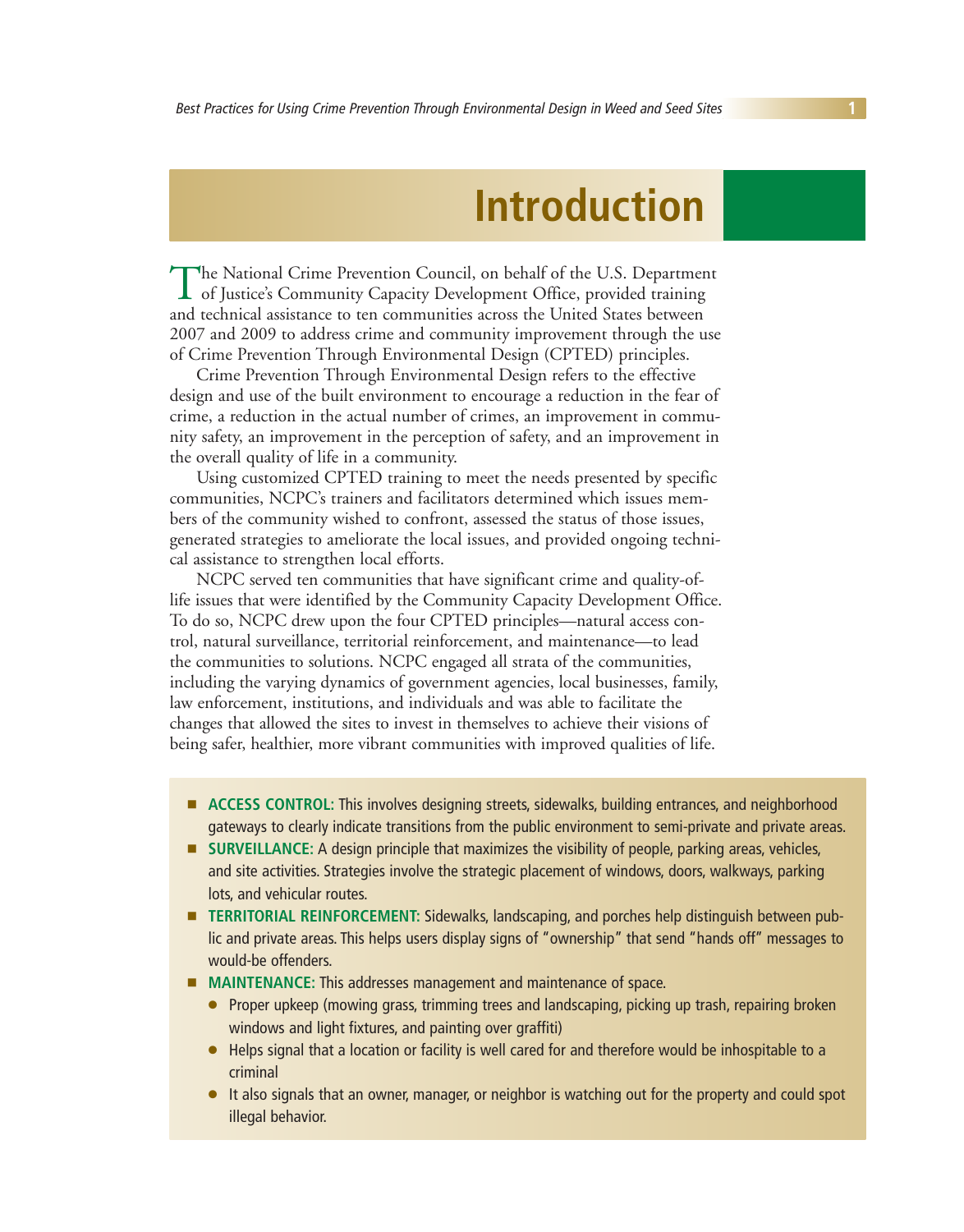The CPTED training and technical assistance service was delivered to Weed and Seed site communities in

> Dallas, TX Manchester, NH Montgomery, AL North Charleston, SC North Omaha, NE Omaha, NE Rome, NY Schenectady, NY Troy, NY Washington, DC

Each community was unique, but all shared similarities as well. Abandoned houses, faulty traffic flow, difficulty securing total surveillance, overgrowth of foliage, vacant lots, absentee landlords, complex and difficult-to-enforce laws and regulations, and inadequate street lighting were among the common problems shared by the communities. Substantial criminal activity such as drug dealing, substance abuse, burglaries, violent assaults, and prostitution were the prevalent crimes that communities hoped to reduce significantly.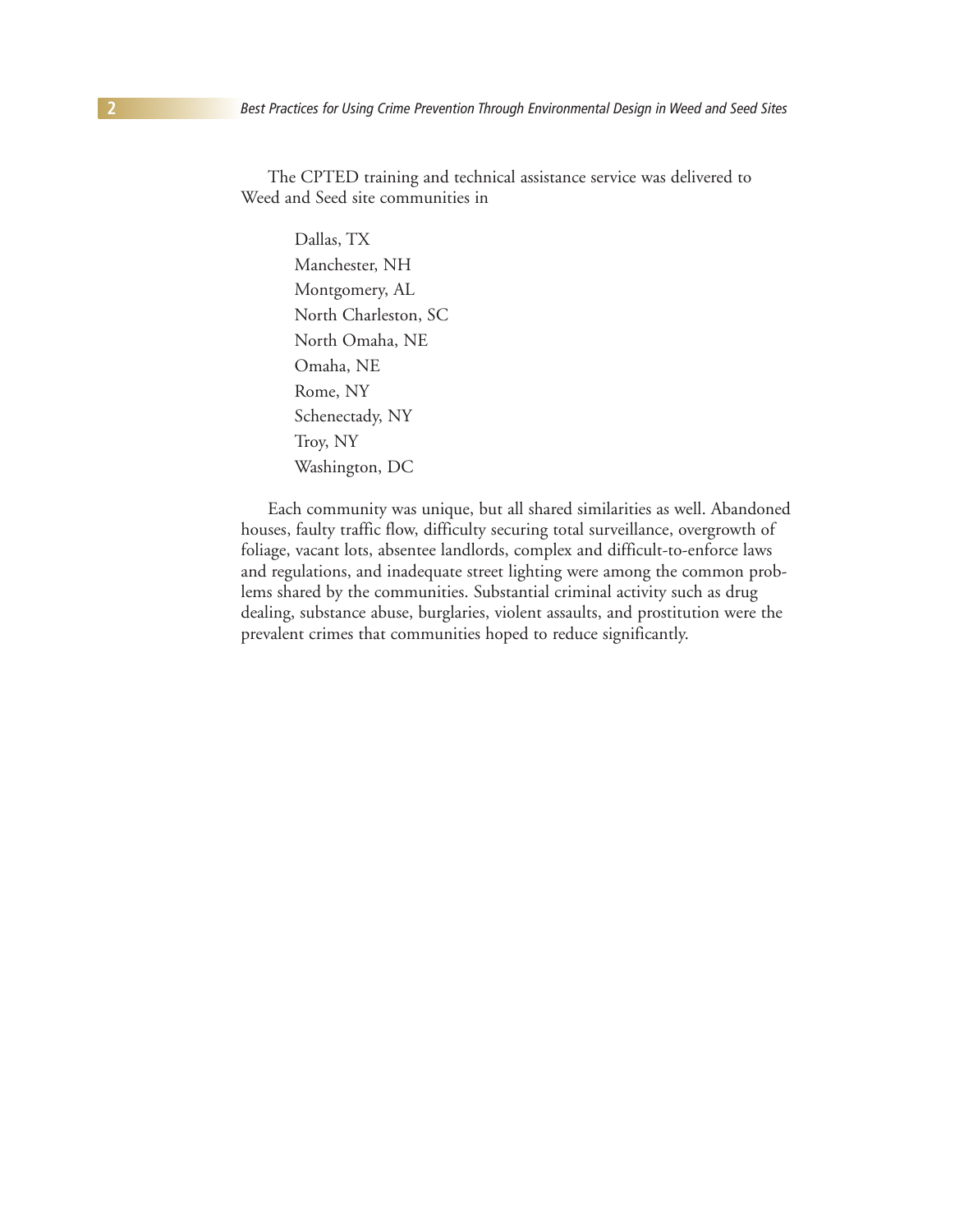## **Treatment**

The National Crime Prevention Council engaged the identified communities<br>and developed a strategy to inform and train community stakeholders on the<br>COTED CPTED principles as a way to tackle the communities' issues and restore the perception of safety and improve the quality of life. NCPC began the process by obtaining residents' assessments of community issues, including pressing safety, crime, and quality-of-life issues. They also sought the residents' solutions and committed these to writing as well. (Tools used included questionnaires, surveys, and interviews by telephone and in person during site visits.)

Next, NCPC and the Weed and Seed Steering Committee for each site held training sessions for invited stakeholders and others that explained the four CPTED principles and began examining real world applications to their articulated problems. NCPC's trainers then led the stakeholders and others through an action planning process that, again, organized the concerns and challenges identified by residents and specified action steps the stakeholders could take to remedy specific issues. NCPC staff provided ongoing, follow-up technical assistance to the Steering Committees and their designated CPTED subcommittees. The follow-up and technical assistance consisted of telephone conversations, email exchanges, and other types of consultation. NCPC publications and other materials were provided to the identified sites to assist with community meetings and advance the strategy sessions of the committees.

## **Additional Benefits for Communities Using the CPTED Strategy**

Enforcing seemingly minor code violations in communities (an existing foundational CPTED strategy) has a profound effect on the entire community. Once problems and solutions are identified and CPTED strategies are applied, communities become more stabilized and safer, crime is reduced, and residents become more invested in the community's quality of life. The simple cleanup of a vacant lot or restoring a children's playground or improving the street signage can cascade into more and more improvements that redouble into further community and government investment to the betterment of the entire community. Weeding out problems begets seeding in solutions. NCPC's CPTED strategy employs a "street-by-street" approach to address a community's problems. Once one street is stabilized, the CPTED effort is expanded to the next block or the next perimeter in the expanding circle. CPTED is a multi-pronged effort, not just beautification, not just code enforcement, but a system-wide approach to reducing crime, restoring safety, restoring the perception of safety, and making an improvement in the quality of life for the whole community. Here are the five communities where NCPC's CPTED strategy, embraced and enacted by stakeholders in the community, has made a real difference.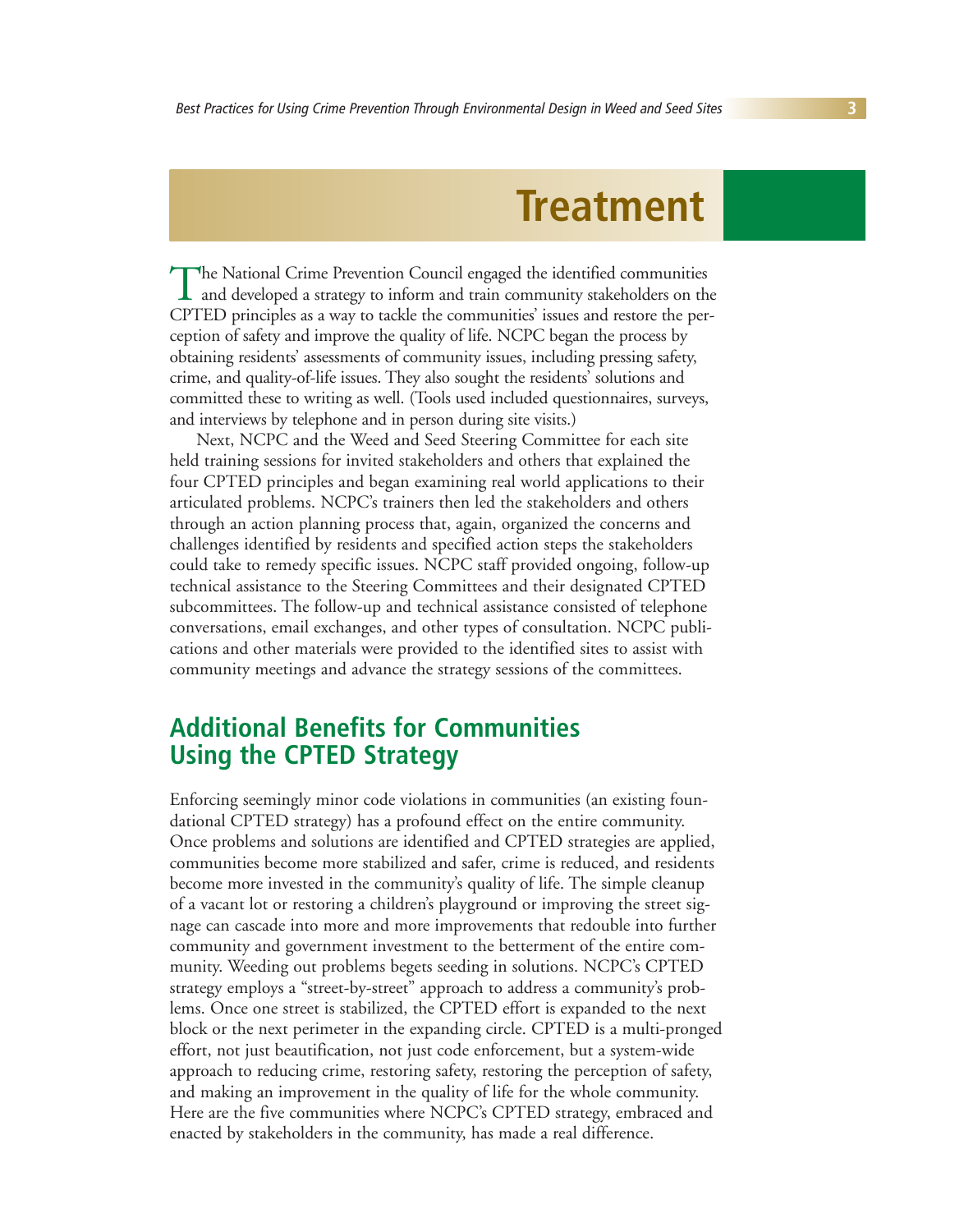### **Dallas, TX**

The Ferguson Road-Two Points Weed and Seed site lies in the Northeast quadrant of Dallas in an area known as White Rock Hills. It is typical of the type of urban sprawl that results when population growth outpaces city services and advances in commercial development without the benefit of a master plan. It is home to 7,300 households of white, African American, and Hispanic ethnicity, 57 percent of whom rent their dwellings. The average household income is \$31,000 a year, and 25 percent of the adults in the area have not yet earned their high school diploma. An unemployment rate of 15 percent contributes to the decline in the quality of life in the Weed and Seed site. Behind the high stockade fences of the yards and homes, some sporting razor wire or barbed wire, and behind the shuttered windows and doors of empty homes and closed businesses, lies one palpable truth—the fear of crime. What looks to the outsider as an undistinguished slice of America is, in truth, a gang stronghold, a transit point for the high stakes international drug trade, and an extraordinarily violent community. Drugs smuggled into the United States can make their way to this Weed and Seed site before they are distributed to the rest of the nation. A number of significant Drug Enforcement Administration and U.S. Department of Justice operations have taken place in and around this community.

The Ferguson Road-Two Points Weed and Seed site set as its overall goal improving the quality of life of the residents in the Ferguson Road corridor and reducing crime by creating a safer environment.

The Weed and Seed Steering Committee's assessment of the most prevalent issue in the area included burglary of vehicles, residences, businesses, and individuals, and thefts of such commodities as metal and copper, among other things. These crimes contribute to a sense of fear in the community that allows criminals, gangs, and other law-breakers to perpetuate the cycle of crime. That cycle of crime contributed to a one-year double digit rise in crime figures for the site. A notorious gang, Puro Tango Blast (PTB), that got its start in Texan prisons has a firm foothold in the area and, likely, contributes (along with other gangs) to the crime and violence reported. A discrete, low-key drug running operation exists in normal-looking neighborhoods. Millions of dollars and large amounts of illegal drugs are transported, stashed, and sold in the area annually. Department of Justice drug busts in a neighboring community have underscored the sense of fear in residents.

As evidenced by the growing number of drug arrests in the area, many individuals in this Weed and Seed community abuse drugs and are probably the ones responsible for much of the motor vehicle, residential, and business burglaries and thefts. Compounding the issue are area pawn shops, which accept the stolen goods for cash that is then used to feed the individual's drug habit. The pawn shops have eluded conviction or sanction for this practice.

Within the Weed and Seed site is the Dallas Area Rapid Paratransit facility, one of the area's largest employers with hundreds of workers. These employees have been victimized by an epidemic of car break-ins and burglaries on the streets around the facility.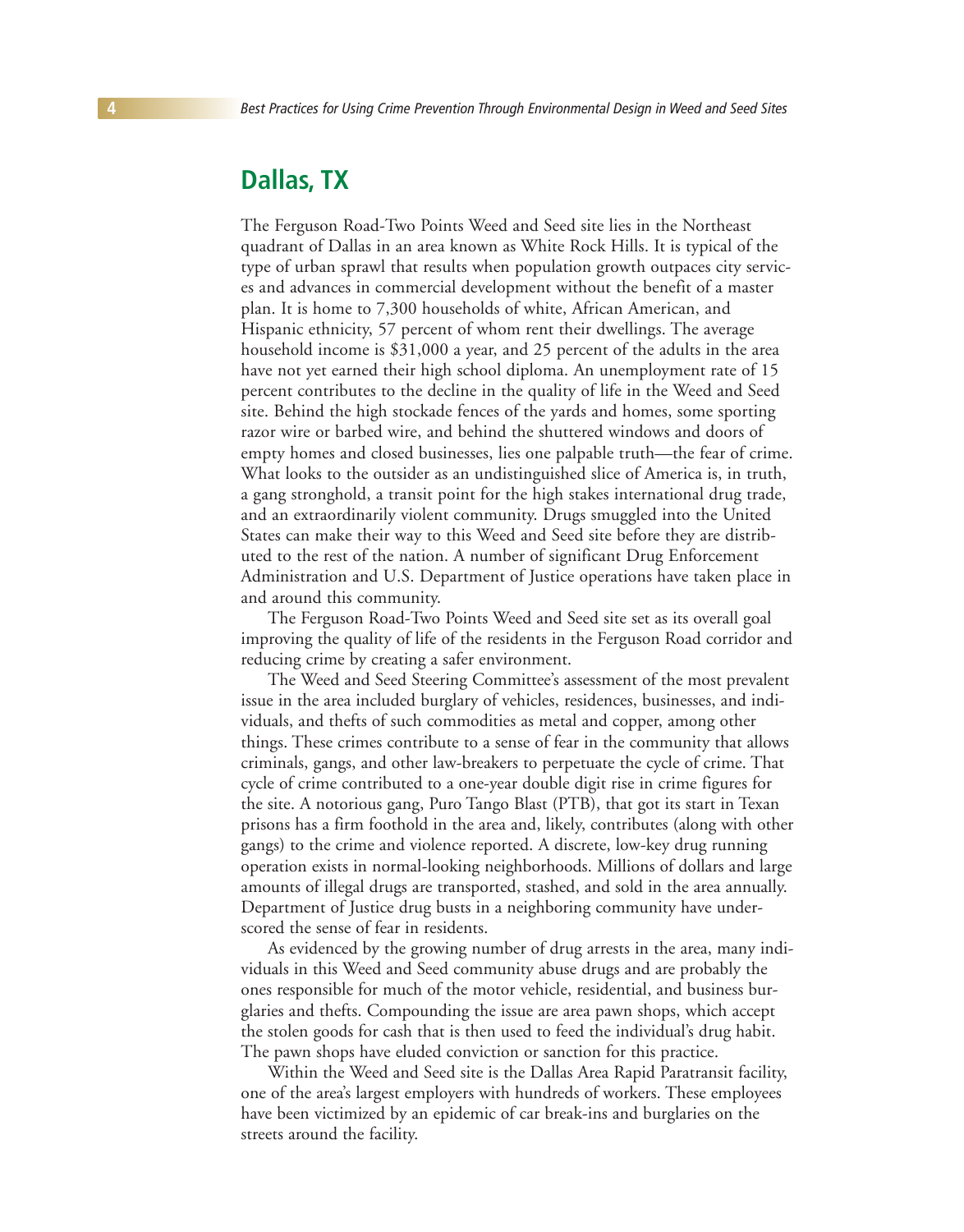The fact that some residents and business owners do not maintain their properties and allow them to become rundown, unkempt, and dirty may seem like a small problem when much larger ones loom, but no issue stands alone and the Weed and Seed Steering Committee made enforcement of the existing codes on local property maintenance an objective. Street lighting is frequently inadequate or in disrepair and that allows criminal activity (drug use, burglary, prostitution) to flourish. The streets and traffic patterns themselves have caused consternation for law enforcement officers trying to find addresses, apprehend suspects, and conduct effective patrols.

In December 2008, NCPC responded to the call from the Ferguson Road Weed and Seed site to provide some CPTED basics for the residents, law enforcement, the Weed and Seed Steering Committee, and other stakeholders. NCPC CPTED trainers led the group through CPTED's basic principles and an assessment process that produced strategies and an Action Plan to address the numerous challenges.

#### **How CPTED Helps**

The group, led by NCPC trainers, focused on many of the issues that impacted the quality of life. Through its assessment and action planning, NCPC led the committee to

- Develop volunteer groups that now review and assess street lighting and report problems to the public utility for prompt repair
- Request a traffic study to reduce inappropriate traffic, use strategies of one-way streets, paint addresses on the curb to designate resident parking, improve speed limit signage, and examine models of code enforcement volunteer programs to properly instruct its volunteers in enforcement code strategy.
- **T** Propose solutions to the car burglary issue around the Paratransit facility

#### **Results**

From the start, the application of CPTED strategies to the Ferguson Road-Two Points Weed and Seed site has had the cascading improvement effect seen in other communities. In the comprehensive plan for improving the site, the city has authorized a code enforcement court and a code enforcement prosecutor to be co-located within the Weed and Seed site offices. City positions were established to fill those code enforcement roles. The Steering Committee examined model code enforcement ordinances from other localities, instituted a trespassing ordinance to prosecute loitering, and stepped up code enforcement and prosecution.

The public utility is doing a better job of maintaining and improving street lighting. Neighborhood associations are engaged with code enforcement, supplementing the code enforcement officers, encouraging outside lighting, or putting lights on at night, picking up trash, encouraging residents to mow their lawns, and removing abandoned vehicles. All of the recommendations concerning the Paratransit facility were put in place. A private, secured parking lot for the Paratransit employees has reduced car burglaries significantly. The city is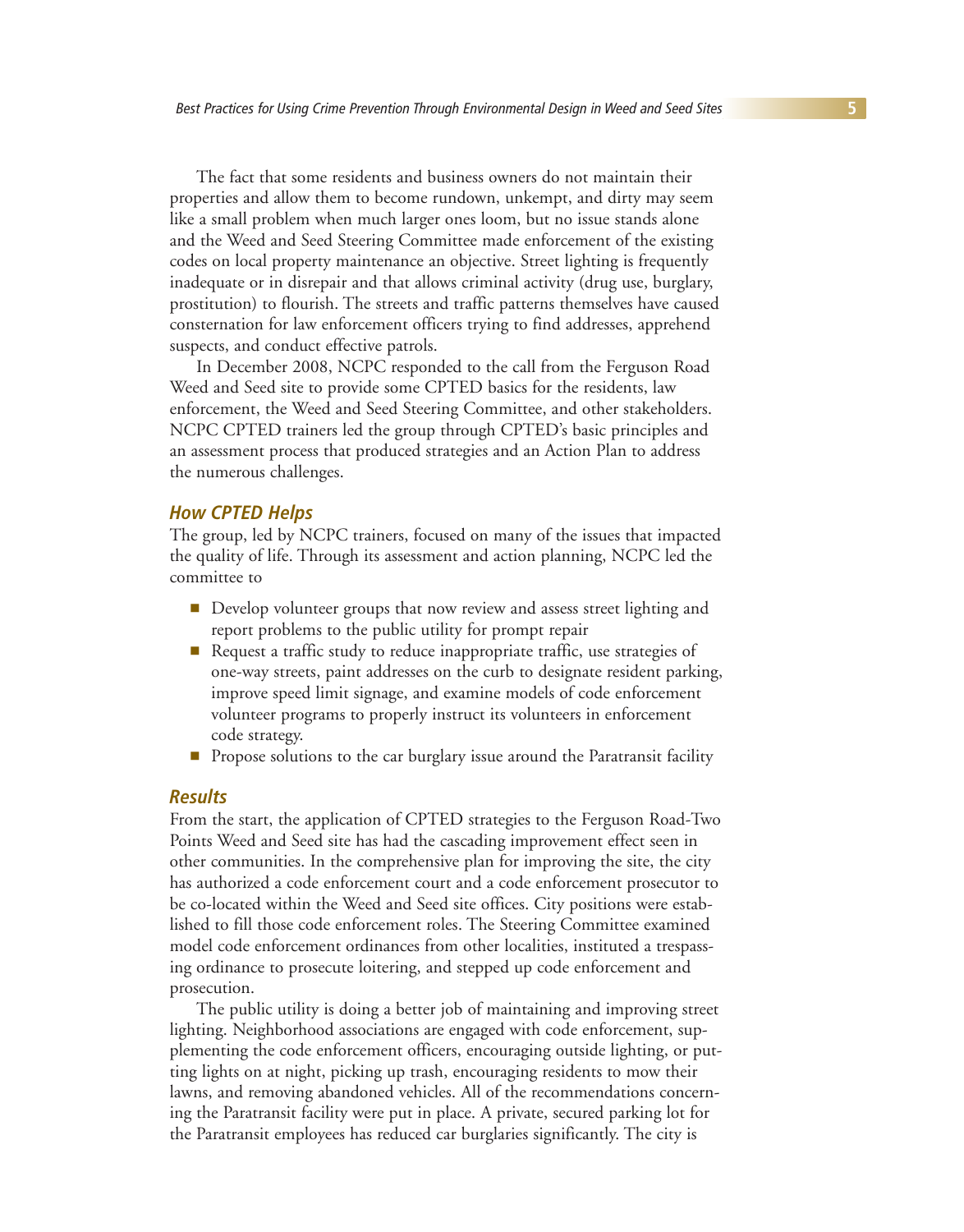enforcing an ordinance that requires businesses to have operating, strategically placed cameras and direct views into their front windows. Both of these are important CPTED practices. There is a proposal to place a police substation in a troublesome strip mall. (This is pending an out-of-state landlord's approval.) The city is so supportive of the community's action that it has authorized a new branch of the Dallas Public Library for the area and library officials are committed to a new design that will incorporate many CPTED principles.

NCPC is scheduled to continue training a new group of police officers and others in the principles of advanced CPTED design to build on the success shown by the Weed and Seed site.

The gangs still operate in the community, but the improvements have been such that Dallas' Ferguson Road-Two Points Weed and Seed site is much closer to fulfilling the vision set by its Steering Committee. Its goal of making Ferguson Road a place "where people want to live, not have to live" is on its way to becoming a reality.

### **Manchester, NH**

The Downtown/Millyard Weed and Seed site is an area of 1.4 square miles or, in area, 4.2 percent of the City of Manchester. According to the 2000 U.S. Census, the target community consists of seven census tracts, which encompass approximately 7,600 households or 20 percent of the total population of Manchester. The vast majority of the households are white (79 percent) with a smattering representation of Hispanics, African-Americans, and others. The median household income is about \$33,000 and 25 percent of the adults have not graduated from high school.

Manchester, first settled in the 18th century, made its mark in manufacturing and textiles production up through the mid-20th century. Today it has a more diversified economy of service, healthcare, technology industries, higher education, and financial services, but is challenged by the same global economic conditions that affect most communities. The Downtown/Millyard area (named for its manufacturing past) is home to the Weed and Seed site, which began its effort with lofty ambitions. The Weed and Seed Steering Committee's CPTED Subcommittee identified two main concerns for immediate attention: The Adam D. Curtis Skate Park and the quality of life throughout the Weed and Seed site.

The Adam D. Curtis Skate Park (named after a deceased youth) is part of a recreation complex that includes a Little League ball field, a skateboard park bowl, and the Regis Lemire Youth Center. The skate park, while more than noble in intention, has design flaws that have contributed to opportunities for criminal actions by young people and others. When it was dedicated in 1999, it was in excellent condition, but its location did not lend itself to the community's management or maintenance and it soon fell into disrepair. The skate bowl was below ground and well out of view of passing patrols. The skate complex included Jersey barriers for skateboard maneuvers, but they tended to obscure vision into the park and provided an opportunity for drug dealing,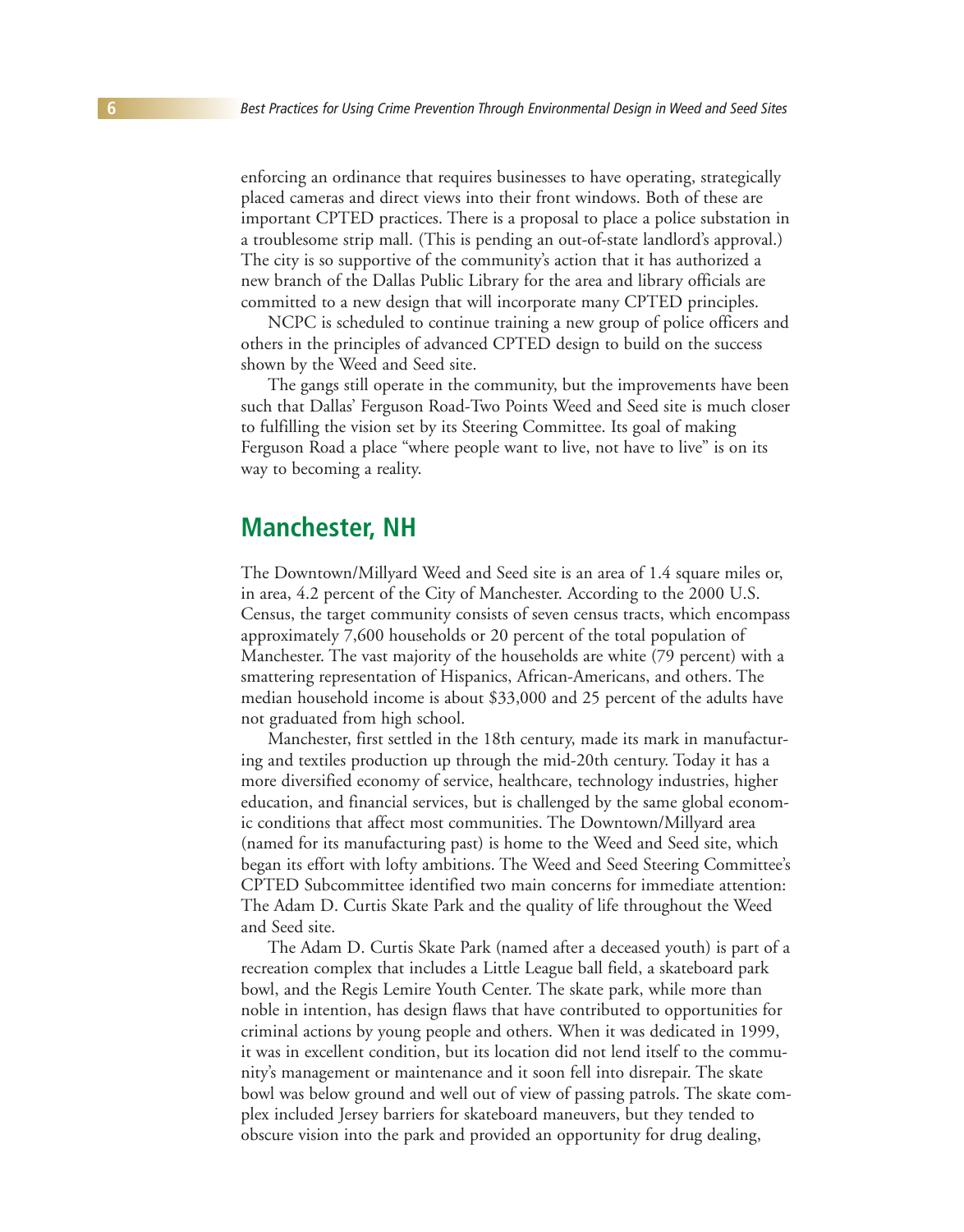underage drinking, assaults, loitering, graffiti, and other criminal acts and negative behaviors. The park was surrounded by a fence on three sides and the back wall of the youth center (a former gas station) on the fourth side. The youth center wall that backed onto the skate park, often covered with graffiti, had no windows. The fence bordering the park was often in poor repair with holes having been cut out for convenient entry and exit. The Manchester Weed and Seed community saw the skate park as a microcosm that reflected the decline of the community, which included increased homelessness, an increase in commercial robberies and residential burglaries, and an increase in police calls. The Weed and Seed CPTED Subcommittee saw the skate park as an opportunity to put in motion a community-wide revitalization.

#### **How CPTED Helps**

The Weed and Seed site requested and received CPTED training from NCPC and helped the Weed and Seed Steering Committee develop a CPTED Action Plan and an Ad-Hoc CPTED Subcommittee for the site and a CPTED Skate Park Subcommittee to develop recommendations for the city government. In the training and subsequent technical assistance, the Skate Park Subcommittee examined other communities' skate park models and obtained ideas on how to improve the communication plan with business owners (e.g., blast faxes and emails). The Weed and Seed Steering Committee partners who were trained in the CPTED principles explored examples of other communities' newsletters, and the Manchester police reviewed what was done by Neighborhood Watch groups, trained merchants in robbery simulations, and educated neighborhood residents in crime prevention. NCPC allowed videotaping of the CPTED training and strategy sessions for wider dissemination.

As a result, the ad hoc CPTED Committee Weed and Seed Steering Committee partners were able to articulate three crime prevention goals for revitalization:

- **To communicate community issues and concerns through publications.** The CPTED Ad-Hoc Committee saw this as an opportunity to create buy-in from all segments of the community for its revitalization.
- **To educate the community about CPTED principles.** The CPTED Ad-Hoc Committee believed that propagating the basic strategies of CPTED to all in the community would strengthen the foothold of crime prevention and community revitalization in the Weed and Seed site.
- **Empower the community to take a greater responsibility for qualityof-life issues.** The CPTED Ad-Hoc Committee agreed that crime prevention grounded in CPTED principles would provide a foundation to improve the quality of life in all the domains of the community for all of its inhabitants.

#### **Results**

An Action Plan was developed for each goal and the following action items were accomplished: (1) The Weed and Seed site coordinator publishes a monthly newsletter for residents and businesses reinforcing CPTED principles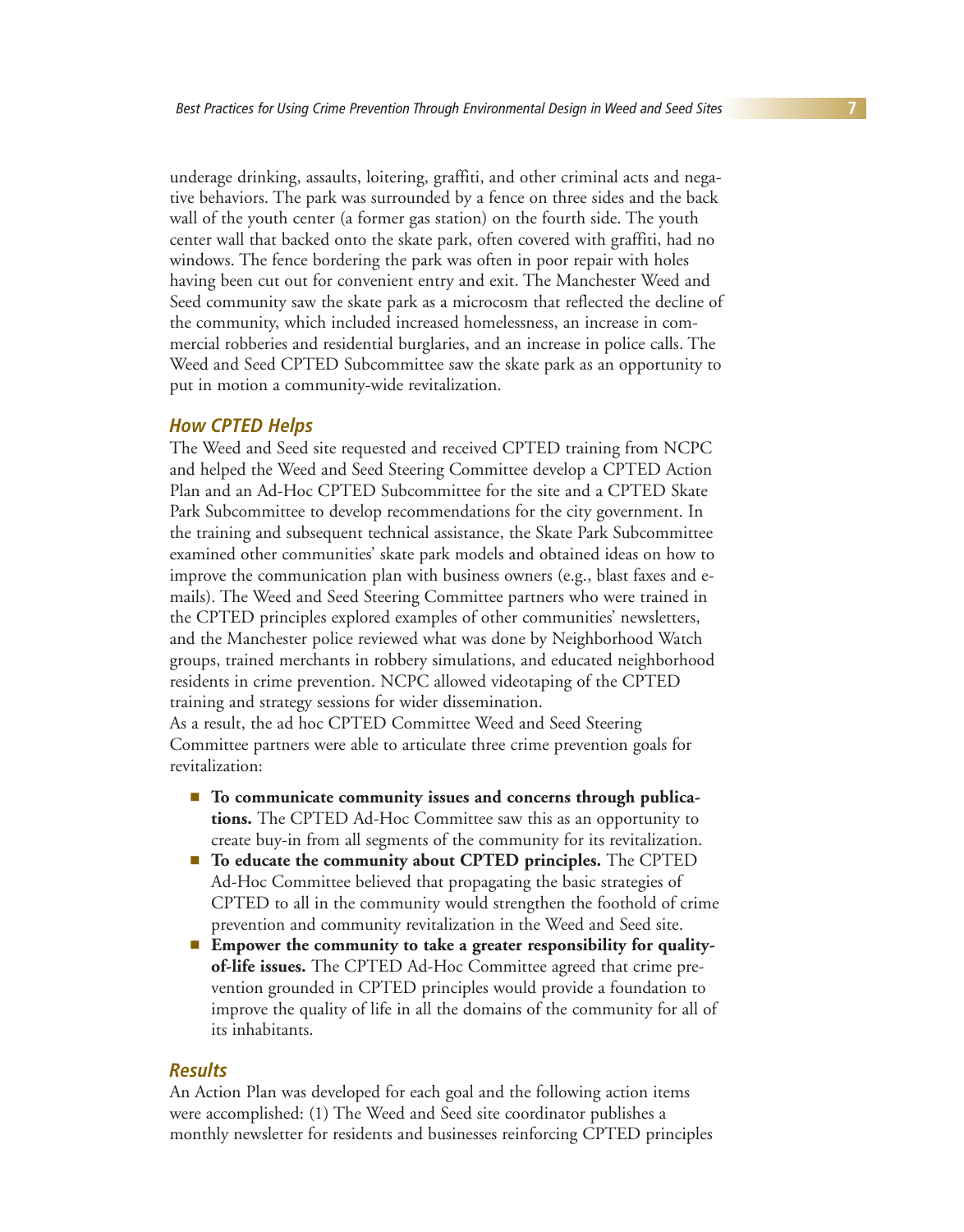and their application to the site; (2) The CPTED training provided by NCPC was recorded for broadcast on public access television; (3) a community calendar of scheduled cleanups and events was published and distributed via the Weed and Seed website; and (4) area businesses were included in planning and disseminating information.

Several Neighborhood Watch captains, law enforcement officers, city departments, and local business owners were trained in basic CPTED principles. The CPTED training that NCPC provided was recorded and telecast frequently on the city's public access channel for viewing by residents and business owners. There were more than 10,000 viewings of the recorded training. Strategies to revitalize the skate park were formulated.

On the quality-of-life front, a Weed and Seed Community Restoration Committee took responsibility for expanding crime prevention efforts to include a winter blanket distribution project to 49 service agencies. Adopt-a-Planter and an Adopt-a-Fire Hydrant projects were begun to engage residents in simple CPTED principles to improve the quality-of-life and deter crime. Fifty-eight Neighborhood Watch groups were coordinated to improve the surveillance aspect of the CPTED principles.

Foremost in the Action Plan was the renewal of the skate park, using important tenets in the CPTED strategy. A window was added to the youth center building that backs onto the skate park, so that the skate park could be better observed. The graffiti on the wall of the youth center was removed and painted over. The Jersey barriers were removed from the park and the fence was taken down. Lighting in the area was improved. Police patrols were increased with Weed and Seed funding.

Positive peer pressure has helped maintain the skate park. Youth have been empowered to take care of the renewed park and maintain it with brooms provided by the city. The Skate Park Subcommittee, parents, and area bike and skate shops have pursued organizing a bike and skateboard association that may sponsor events and competitions. With the subcommittee's recommendations, the city is discussing alternative locations for a new indoor skate park that will be better located to take advantage of the momentum created by the renewal.

The mayor and city council proved very supportive of the Weed and Seed site's efforts. The city's security manager, who is certified in CPTED, agreed to provide train-the-trainer sessions for 12 community police officers who will then train citizens and institute CPTED training in the city's Citizen-Police Academy. The 58 Neighborhood Crime Watch captains, area business owners, the city health department, and others are scheduled to participate in future CPTED training, as well.

Collaborations with a national hardware and garden store, the regional railroad, and other business owners have resulted in projects that are beautifying, restoring, and making the community safer and graffiti-free. The mayor developed an anti-graffiti task force that has created an invested group of volunteers that has obtained paint donations for paint-outs and mural applications across the city in graffiti "hot zones." Anti-graffiti warning signs have been installed and Neighborhood Watch groups have been empowered to work directly with the city on graffiti removal and prevention measures.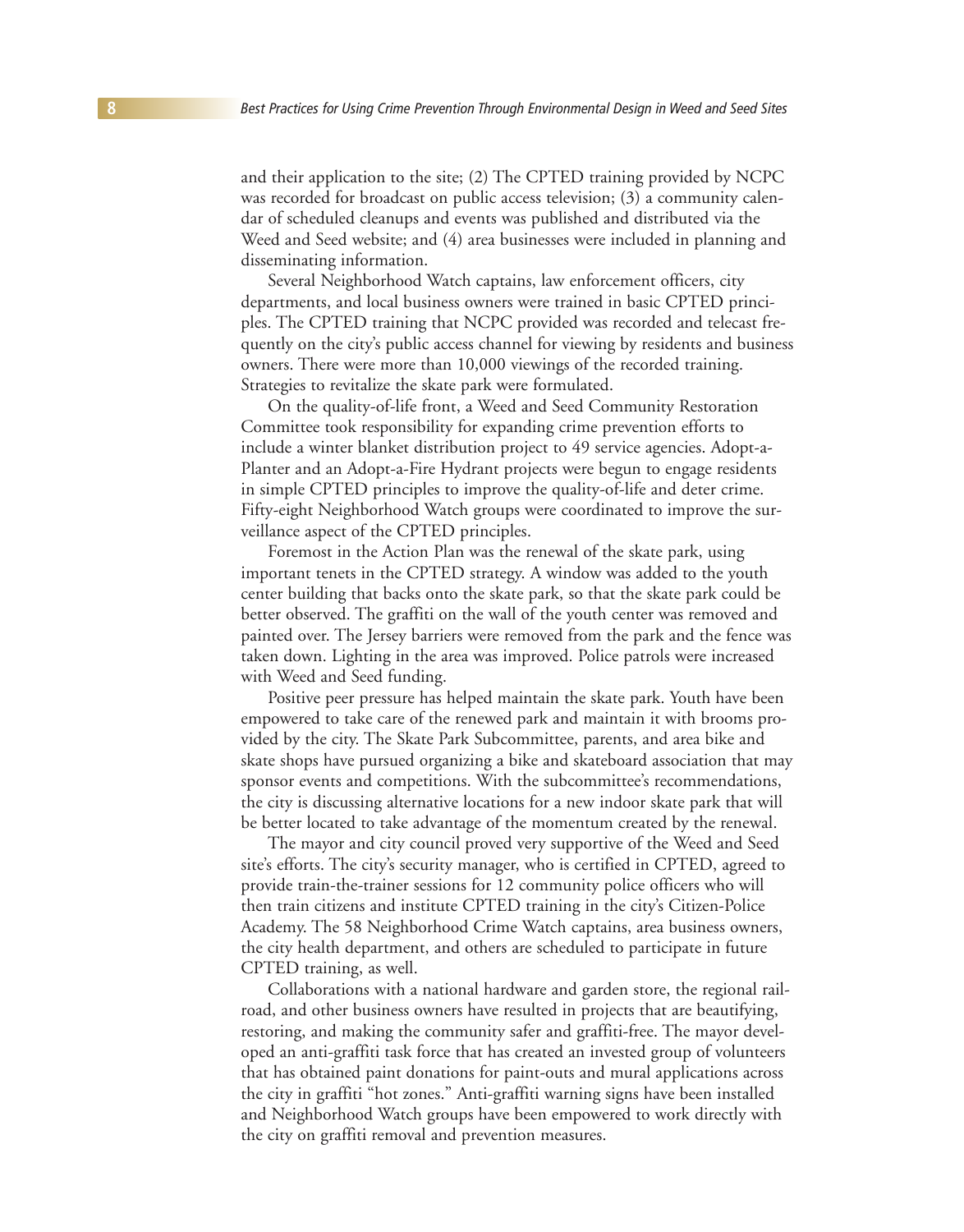The mayor has been so impressed by the Weed and Seed site's CPTED strategies' success that there is hope to take much of the initiative city-wide and replicate the Weed and Seed site's work in the city's master plan.

### **Montgomery, AL**

Montgomery, the capital of Alabama, has a population of about 200,000. The Central Montgomery Weed and Seed site contains the historic Cleveland Court apartments, where the mother of the civil rights movement, Rosa Parks, lived in 1955 when she became the symbol of the famous Montgomery bus boycott. Her apartment building was added to the National Register of Historic places in 2001. Today, that building and the neighboring communities face challenges from crime, disrepair, and quality-of-life issues.

The seven-tenths of a square mile area is home to nearly 1,200 households, 98 percent of which are African-Americans whose median household income is less than \$14,000 annually. About 40 percent of the adult residents have not graduated from high school and about 43 percent of the population lives in rented housing. About one-half of the population has lived there for less than five years.

The area is marked by an abundance of abandoned properties and vacant lots. Many of the chronic drug houses have been eliminated during the Weed and Seed program, but the activity still fluctuates on certain streets due to the large number of rental houses and the willingness of some landlords to tolerate the activity. Prostitution occurs in areas marked by low visibility and violators make easy their escape from law enforcement officers by using shortcuts through numerous abandoned properties and vacant lots. A network of friends and relatives provides a haven for drug dealing activity. The vacant properties and abandoned housing provide an opportunity for criminal activities, including "shot houses" where illegal, unauthorized liquor is for sale and consumption. Poor lighting compounds the night visibility problems. The lack of residents in certain sections due to vacant properties reduces the natural surveillance and territorial enforcement that generally helps to curb criminal behavior.

The area was laid out before the automobile became the predominant mode of transportation and there is little off-street parking and less on-street parking available than in comparable urban settings.

Loiterers frequently stand outside several apartment complexes, and it is difficult to determine whether they are trespassers or residents. Residents report that it is an area in transition with an abundance of drug dealing and substance abuse, and it is easy to see law enforcement coming. Property in the area is not identified well. The lighting at the Goode Street Community Center is inadequate and contributes to the opportunity for criminal activities.

An overflowing trash dumpster and the exposed and disorganized wiring from cable television installations contribute to the unsightliness and hazard of the environs in Cleveland Court. Litter is visible on certain streets that are routes from fast food or grocery stores or where residents do not maintain the area.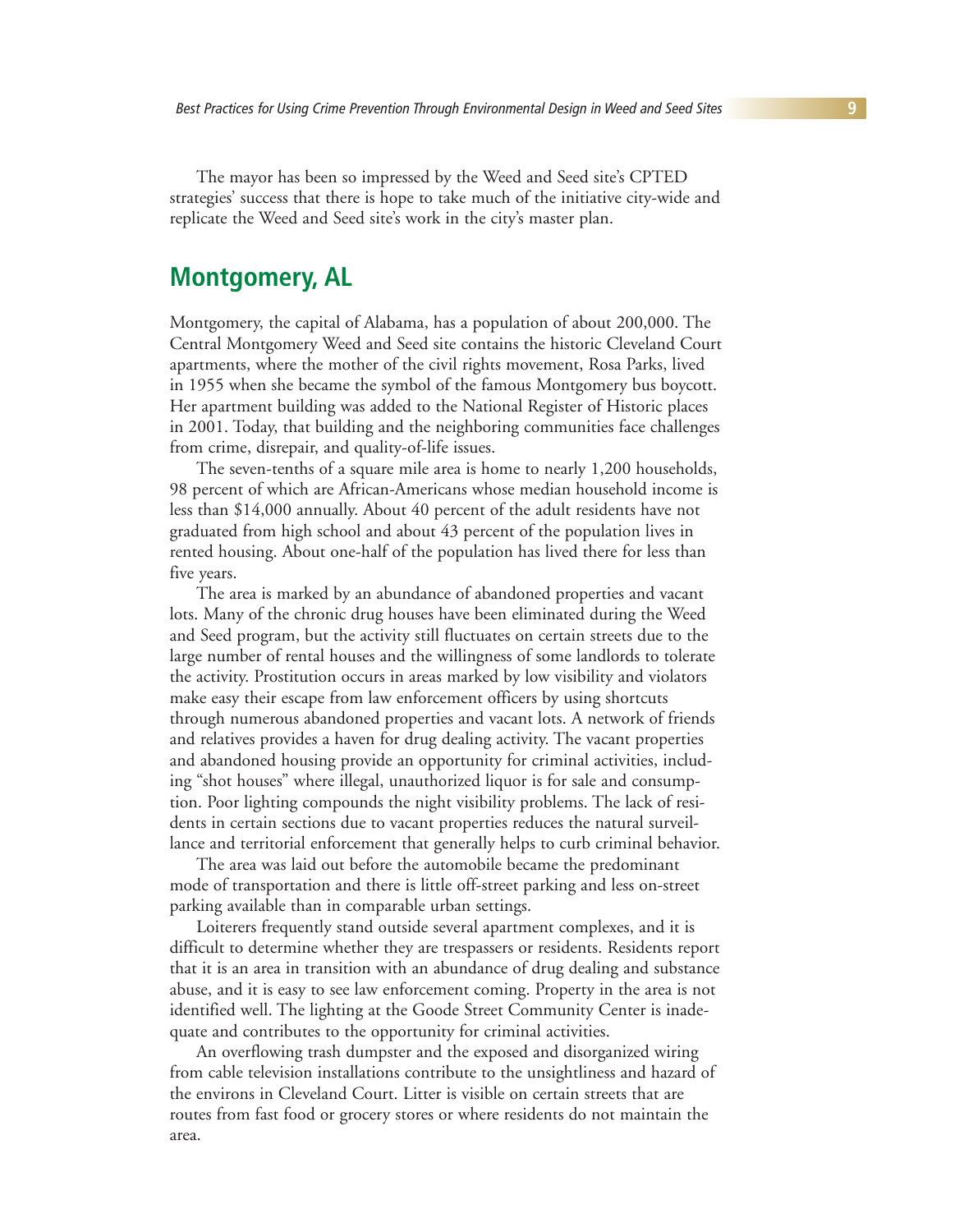The Central Montgomery Weed and Seed Steering Committee included the U.S. Attorney's Office, the Office of the Mayor, the U.S. Drug Enforcement Administration, a Montgomery City councilperson, the Montgomery Police Department, Montgomery Family Court, Montgomery Area Mental Health Authority, Montgomery Department of Human Resources, Montgomery Housing Authority, and residents. The Law Enforcement Committee also includes the Alabama Alcohol Beverage Control Board and city housing code inspectors.

NCPC was called in to provide on-site CPTED training and technical assistance. To address the issues confronting the community, the CPTED training work group arrived at a mission statement to reduce and prevent crime while implementing measurable quality-of-life improvements in the Central Montgomery Weed and Seed area. They established goals of

- **E** Reducing vacant and abandoned properties
- -Improving the quality of life issues in Cleveland Court
- **Increasing the overall safety of the Goode Street Community Center**

The on-site CPTED training provided by NCPC used those goals as a focus for the Steering Committee's CPTED Action Plan. Instruction on CPTED basics led the group to develop a CPTED Action Plan that included a systematic approach to connect areas one to another. The Steering Committee is attempting to spread the improvements street-by-street, block-by-block.

#### **How CPTED Helps**

The local power company was engaged and agreed to replace street lights that had been broken or vandalized. The local cable company addressed the unsightly and possibly dangerous exposed wiring situations by bundling and organizing the wiring clusters so they appear orderly and are not dangerous. The property manager arranged regular trash pickups from Cleveland Court trash dumpster.

There is a community center on the school property. Lighting is insufficient and there is an effort to install better lighting with motion detectors. The community policing effort is assisted by an officer who is certified in CPTED. The mayor is reorganizing the city government and its budgeting processes to make it easier to get things done in the community. The mayor is supportive of renewing the community center and its need for new windows and a better structure to allow more use in all types of weather.

To increase public safety, the Steering Committee recommended installing a gunfire detection system. Such systems help law enforcement detect the physical location of the gunfire, review video of the location, and dispatch an appropriate response. Gunfire detection systems have been shown to produce safer communities, produce 80 percent more arrests, and provide evidence for court. Such a system was installed in the Central Montgomery Weed and Seed site in 2009. Weed and Seed funds and assets forfeiture paid for the gunfire detection system and for some surveillance cameras for the Cleveland Court area.

The mayor has been working with code enforcement and traffic engineers to systemize traffic patterns. Trash pickup has been improved throughout the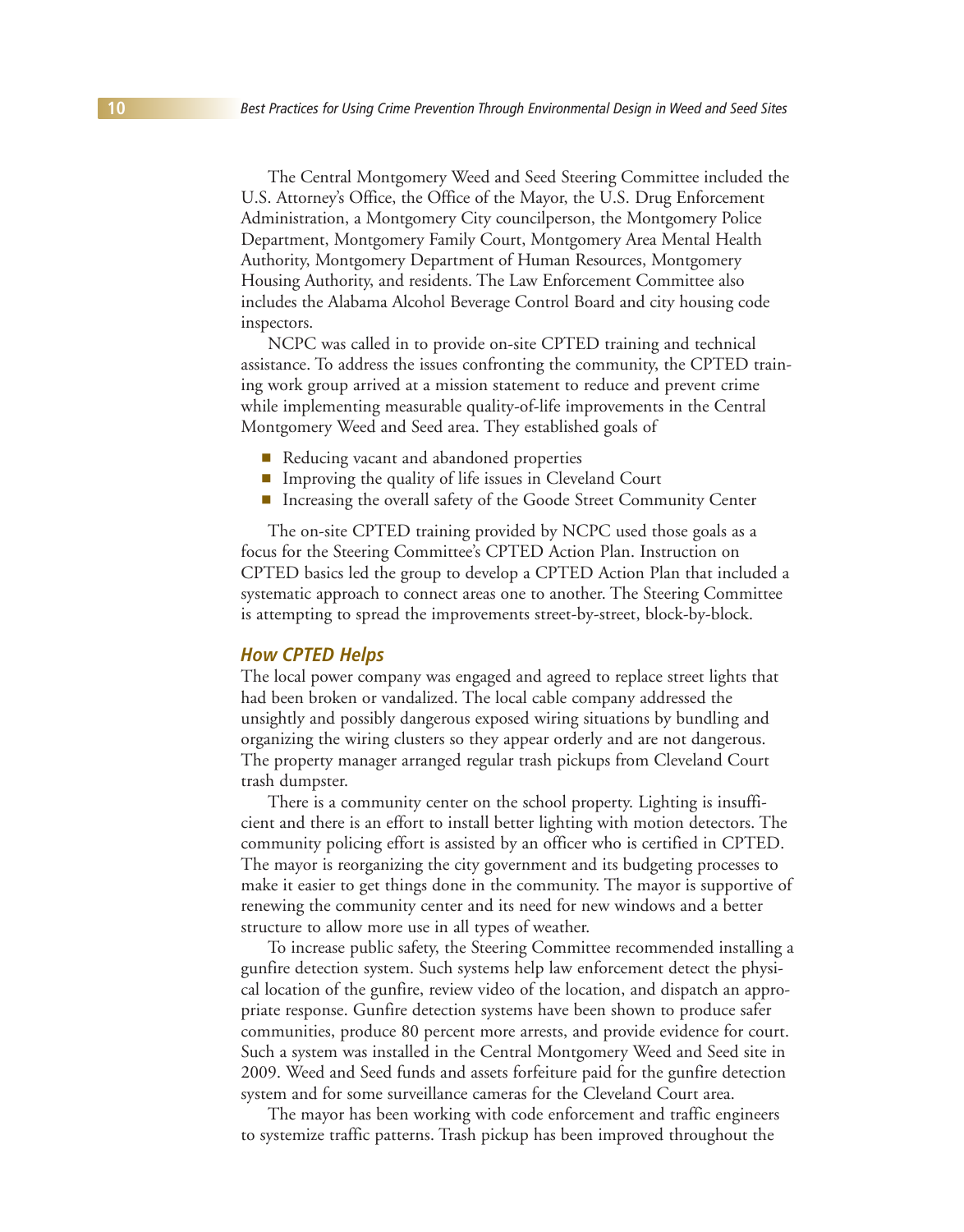community**.** The mayor is considering a measure to waive some demolition and land use fees to encourage the removal of unused and abandoned structures. The mayor is researching the establishment of an environmental court to deal with the vacant lot and abandoned house issues.

In an ancillary way, CPTED has helped advance the following initiatives to improve the community. The city councilperson met with the city planning department to pursue a strategy of establishing a land bank and land trust to (1) condemn and tear down abandoned properties, (2) preserve green space in the region, and (3) make the area attractive to comprehensive development under a master plan.

By removing problem properties the land bank can make it attractive and stabilized for developers. Progress is being made on the land bank and land trust fronts. The Weed and Seed site, as a whole, is challenged by the proliferation of absentee landlords and Alabama law that defers many rights to the land owner. The Alabama House of Representatives determines the housing code that local jurisdictions must follow. This slows movement on condemning houses. The housing codes agency has moved on a strategy of posting vacant houses as illegal for entry. A building officially posted with signage enables the police to enter without a warrant and arrest trespassers, squatters, or individuals engaged in criminal activities or enterprise. The Weed and Seed Steering Committee headed up an effort to establish a community development corporation (CDC). The Steering Committee also sought to put teeth in building code enforcement. A systematic approach to identify unsafe or dilapidated properties was determined to be a needed priority.

#### **Results**

A gunfire detection system is in place. Better lighting, television cable wiring maintenance, and regular trash pickups have improved the safety and appearance of the area. An energized community, led by inspired leaders, has launched a series of initiatives and improvement plans to restore the community and prevent crime. Rosa Parks would be proud of the stand that her former community has taken to improve the neighborhood for all.

## **North Charleston, SC**

North Charleston, SC's, Weed and Seed site consists of five distinct neighborhoods trisected by railroad tracks that make for challenges unlike those faced by most other communities.

In the early 20th century, North Charleston was one of a few planned model garden cities. Industry, government, and military base development changed the plan and today North Charleston reflects that past but now faces a different reality. Where once plantations blossomed and defense plants flourished, an array of clapboard houses and busy streets shrouded by verdant foliage belies the city's recent ranking as one of the most dangerous cities in the United States. Many of the houses are now empty, in the hands of absentee owners, or abandoned. Drug dealing, substance abuse, prostitution, gun violence, burgla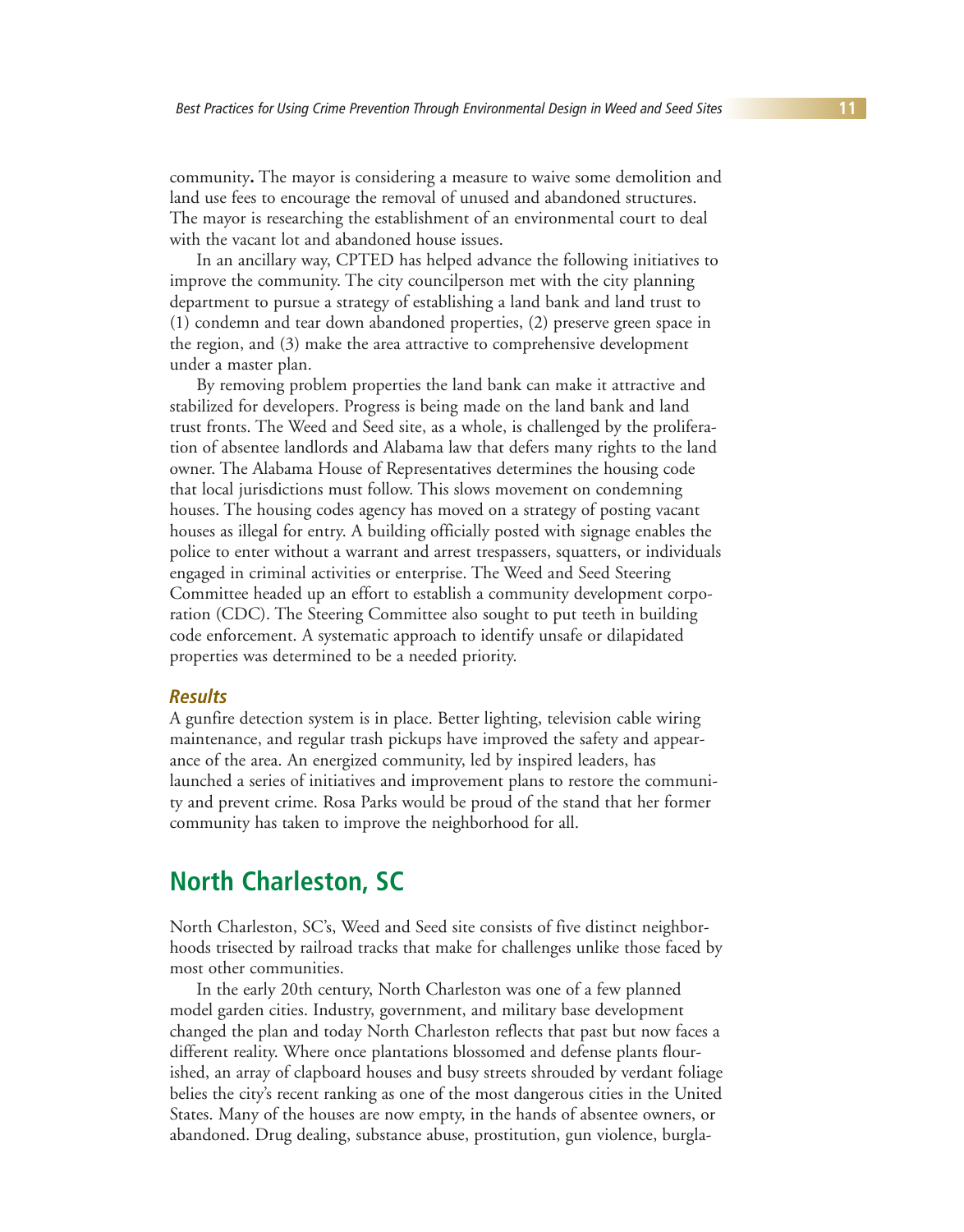ries, and robberies are common. These crimes present a serious challenge to the community's leaders and residents.

Within the two square miles of the Weed and Seed site are 2,500 households with an average income of \$23,000 each. There are twice as many renters as homeowners and 20 percent of the houses are vacant, many abandoned. The population is a mix of African-Americans, whites, and people of Hispanic heritage.

The situation is made all the more difficult by South Carolina's protectiveness of land and property ownership rights. As a result, the abandoned property issue is hard to address. Additionally, the state owns most of the streets, inhibiting the city government from making changes to traffic patterns. Any change in street design must go through a state process that thwarts local efforts for reform or effective and timely redesign. Because of its warm location near the Atlantic Coast, the growing season can be 11 months long. Foliage (weeds and trees) can easily overrun a property if the foliage is not managed. Because of their picturesque and historic nature, the native trees are protected by law and a government permit is required to trim a tree that is more than six inches in diameter. This leads to a canopy effect on city streets that provides welcome shade during the day, but renders street lighting ineffective and provides cover for criminal activities at night. The state, not the city, provides mowing services to cut back the railroad right-of-way growth, but mows only twice a year due to budget constraints and growback is rapid and substantial.

As noted earlier, railroad tracks divide the Weed and Seed site into distinct areas. The ubiquitous tracks have a way of closing off neighborhoods one from another. When a train stops and blocks a traffic intersection at surface level it inconveniences residents and impedes public safety. The noise of the railroad impacts the quality of life. The railroad and its right-of-ways can be difficult impediments for local government and community associations because of federal interstate commerce laws that supersede most local regulations designed to control or manage their presence. Some of the tracks are at surface level and some are elevated. The railroad's elevated right-of-ways have heavy undergrowth and overgrown tree limbs. This, too, provides cover for illegal activity such as drug dealing and prostitution and impedes crime prevention efforts. This crime-friendly environment has helped make North Charleston the seventh worst city for violent crimes per capita in the country.

#### **How CPTED Helps**

NCPC provided CPTED training and technical assistance to the Weed and Seed site, helping with a site assessment and assisting the stakeholders with an Action Plan. A centerpiece of the Action Plan was code enforcement on properties in the site and a community CPTED education campaign. The Action Plan emphasized

**Educating the residents about CPTED-based crime prevention strategies.** Reiterating the National Crime Prevention Council's mantra that "crime prevention is everybody's business," this strategy enlisted residents as catalysts and agents for their own community's improvement. Learning about CPTED and crime prevention basics empowered communities to assert their desires for a better quality of life and public safety.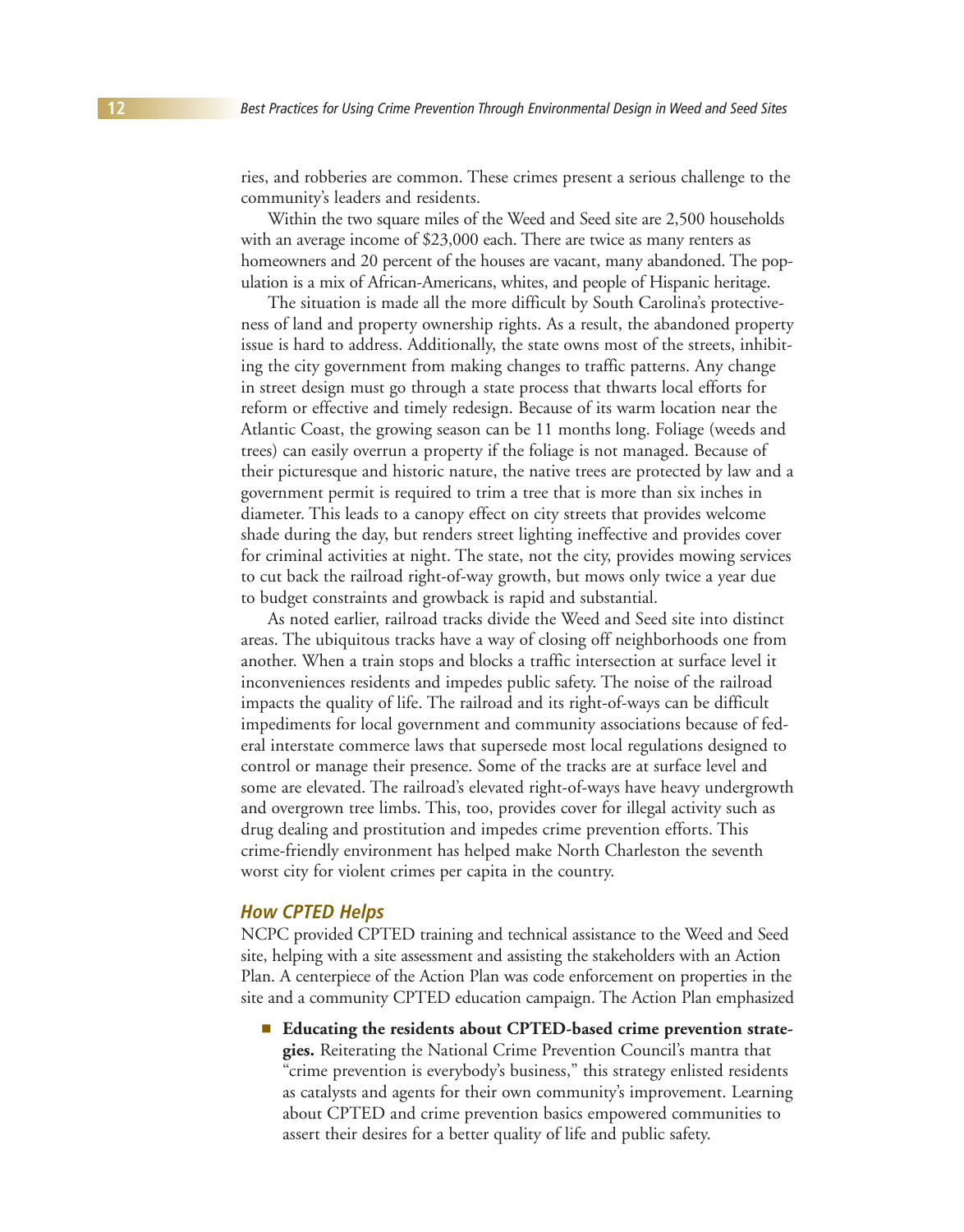- **Example 1 Developing brochures and PowerPoint presentations for use with neighborhood meetings.** This strategy used these materials in a multiplier effect to spread the crime prevention and public safety message that can be readily actualized by residents by employing CPTED principles. Law enforcement personnel certified in CPTED principles reviewed and approved the materials. The City of North Charleston CPTED Committee proposed developing a resource book for neighborhood improvement.
- **Following a street-by-street strategy.** The Weed and Seed Steering Committee leadership led the comprehensive application of this strategy by engaging all of the participating city agencies and departments to address needed changes in a designated area or block, stabilizing that area, and then repeating the comprehensive process on the next block until the entire Weed and Seed site had been addressed with CPTED principles and practices.
- **Example 1 Developing a Crime Prevention Through Environmental Design team.** This team, which consisted of several city agencies (Weed and Seed, police, fire, code enforcement, building, and planning) specifically addressed CPTED issues in the Weed and Seed area that could then be practiced in other areas of the city.
- **n** Developing new strategies for the city to address property blight and **crime issues.** The committee looked into updating city codes and changing ordinances to reflect a greater interest in improving communities.
- **EX** Working to bring in other players, including the regional railroad, **the local power company, and the South Carolina Department of Transportation, to work with city agencies on CPTED issues.** Including all community stakeholders and potential solution providers in CPTED principles training can increase buy-in from all segments of the community and produce foundational understanding of the challenges present and the strategies needed for success.
- - **Involving the Mayor's Office and Executive Department in CPTED issues for a more well-rounded and supportive approach.** The Mayor's Office and Executive Department will seek grounding in CPTED principles to evaluate its potential and effectiveness for possible city-wide rollout, as modeled by other successful Weed and Seed sites.
- **Example 3 Fostering cooperation among city agencies to implement CPTED principles and practices.** CPTED training (past and proposed) has provided or will provide city employees with the opportunity to work with fellow employees from other disciplines to learn how to look at problems from other perspectives and how to cooperate with each other to achieve mutual goals that enhance the quality of life in North Charleston. This goal emphasizes the need for agencies to work together cooperatively rather than trying to accomplish everything independently.

#### **Results**

Five geographic neighborhoods plan to host informational CPTED training provided by the North Charleston Crime Prevention Through Environmental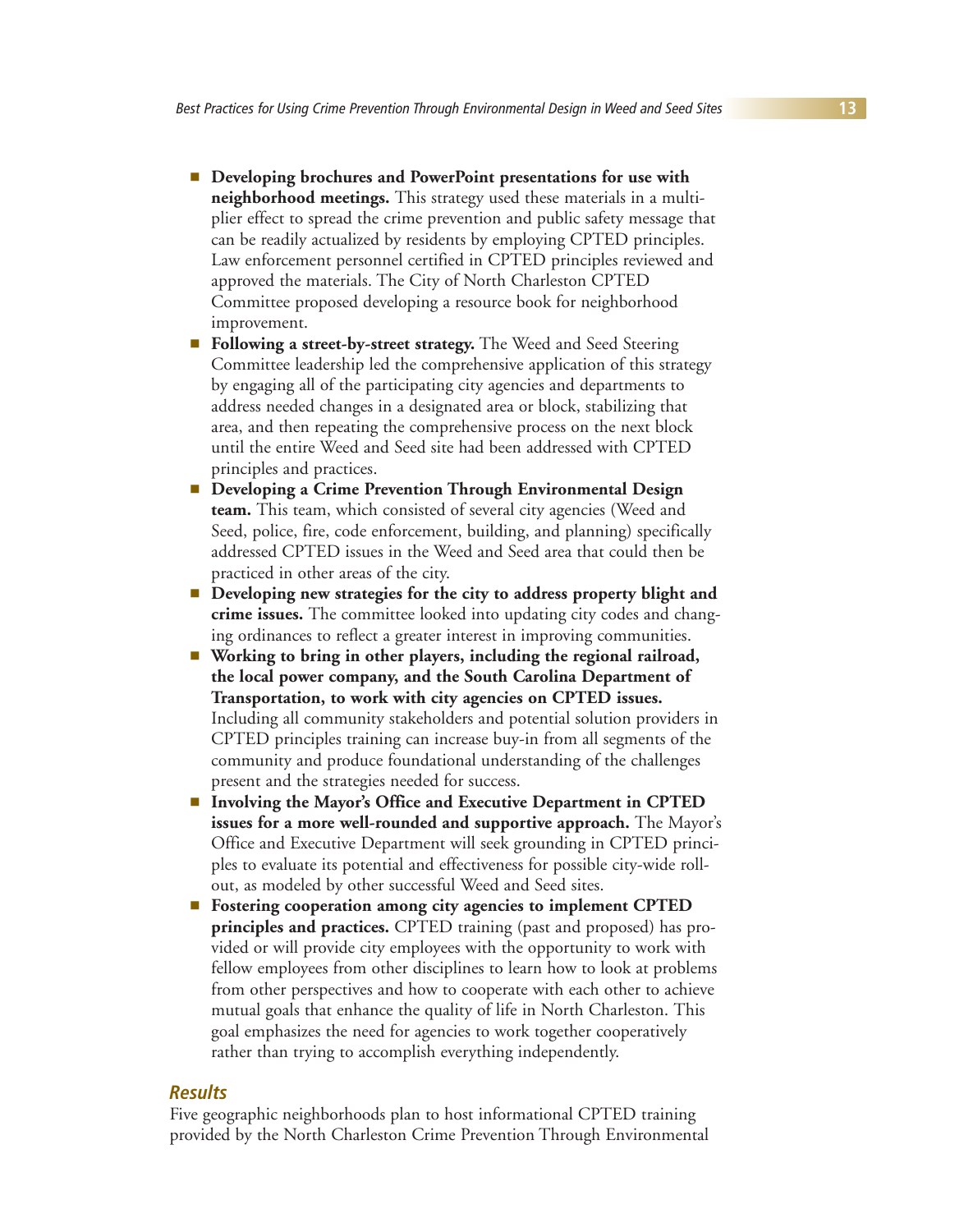Design team. Code enforcement will be concentrated in one block for a week and then expanded to the neighboring block for a week once the first block is stabilized. That strategy will continue until all the neighborhoods have been stabilized. This street-by-street strategy will begin in the Ferndale neighborhood, where most of the police calls have been generated, and where the quality of life has been deemed to be most in need of improvement. Managing small parcels of a neighborhood at one time makes the plan doable and makes the results visible so that residents of others parts of the neighborhood and other neighborhoods are inspired.

The railroad management was petitioned by the Department of Public Works to maintain the right-of-way more regularly; that has been agreed to and started. In some areas the railroad right-of-way enhances the area, while in other areas, because of overgrowth, it diminishes the community and its quality of life. Another meeting with the railroad is to be set up to further explain the Action Plan and the railroad's impact on the community.

Members from six city departments cooperated in the street-by-street strategy: the building department, zoning department, public works, police, fire, and code enforcement. New leadership in the code enforcement department energized the effort. The South Carolina Department of Transportation was also invited to be part of the consortium of agencies. The cooperating departments will complete community sweeps where all the departments go through a neighborhood, engage the residents in conversation about the Weed and Seed CPTED effort, suggest maintenance and improvements, write tickets for egregious violations (abandoned vehicles, overgrown lots, etc.), informally collect intelligence about the life of the community, listen to suggestions for the effort, and provide smoke detectors to homes that do not have one and CPTED basic information materials to reinforce the effort.

The city is increasing its effort to engage and hold responsible absentee landlords for property maintenance. Additional CPTED training is scheduled for the summer of 2009 and publicity about the CPTED training opportunities will be emphasized.

The hope is that where once a model garden city flourished, a new North Charleston can blossom and fulfill the planners' early vision. Weeding (literally) and seeding with sound CPTED strategies is advancing a city's dream for itself.

## **Troy, NY**

Troy, NY, once one of the wealthiest cities in the United States, is home to the Westside Waterfront Weed and Seed site, just north of the capital city of Albany on the eastern bank of the Hudson River. The Weed and Seed site is a little over a square mile in area and is home to nearly 3,500 households, which earn about \$27,000 annually. The site is 78 percent white, 14 percent African American, and 6 percent Hispanic. One-quarter of the adults in the area do not have a high school diploma and three times as many people rent their dwellings as compared to those who own and live in their own homes.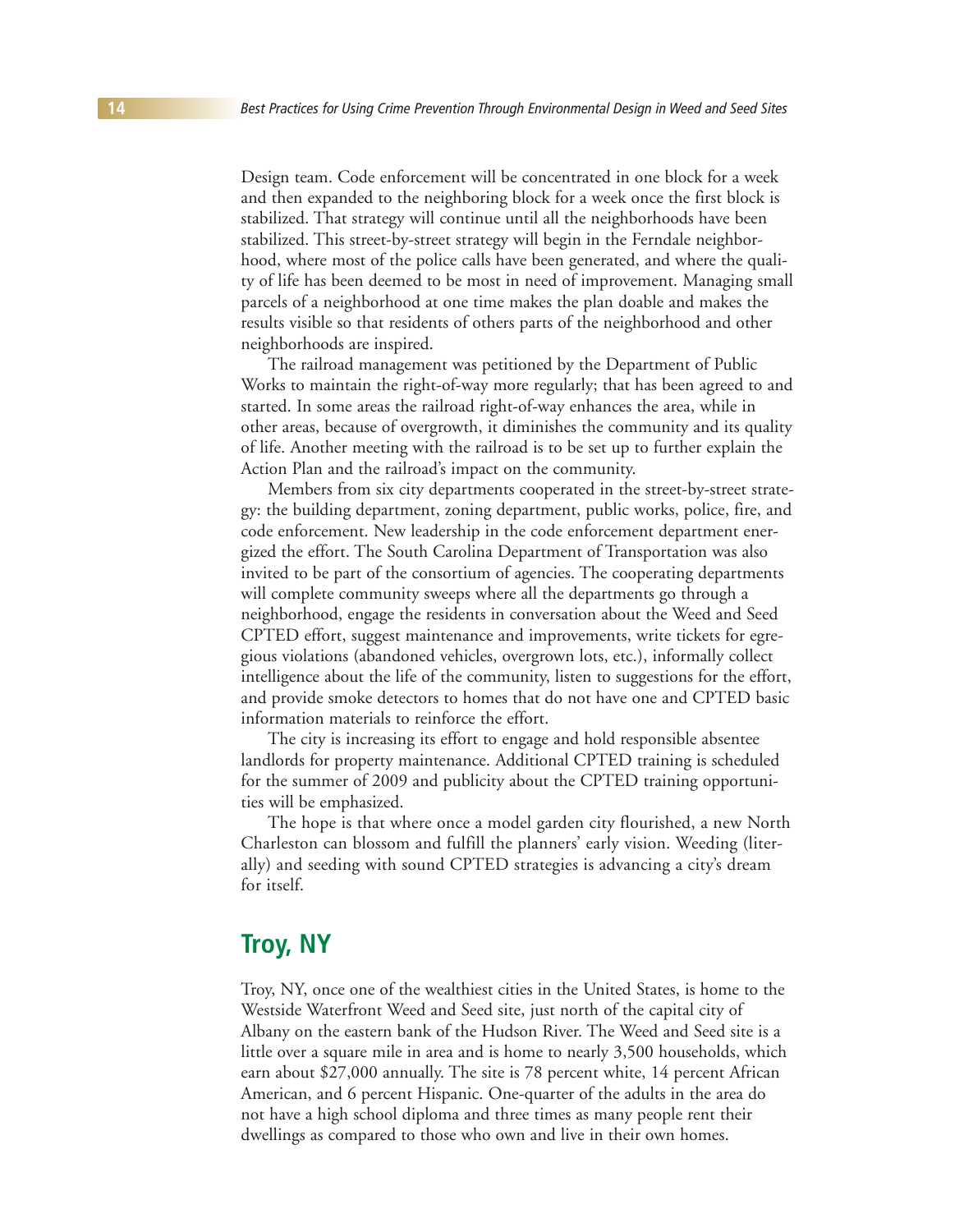For generations this part of Troy has been home to American families of European immigrant origin. A way of life developed that included using the outside of the home (the front yard and alley) as a social focal point that built family stability, friendships, neighborliness, and community. An erosion of that way of life has crept in on the back of an increasing drug trade, street level dealing, and substance abuse. Traffic designs that hinder police effectiveness (one-way streets), the declining socio-economic status of the residents, and an increase in absentee landlords and vacant housing have led to decay and squalor and impacted the quality of life for many long-time residents. Residents rarely use the outside of their homes, afraid of witnessing or being victimized by illegal activity, so they have become self-imposed prisoners of their homes and leave the outside public spaces to those who would engage in criminal activity. Public spaces have become the domain of criminals and vandals who spread disorder, graffiti, and other indicators of a community in decline.

#### **How CPTED Helps**

The Weed and Seed site identified long-time public assets in the community and set out to reclaim them to restore a quality of life that makes for healthy communities through CPTED and other community initiatives. In an effort to reclaim green space for all to use, the Weed and Seed site identified three areas to address with intensive treatment. The Arnold Fallon Apartment complex, the Little Italy Marketplace, and the Canal Street Pocket Park were all once thriving community asset, but had fallen into general disuse and were the site of criminal activities and nonproductive activities of area youth.

#### **Results**

The Weed and Seed site set a goal of reducing the property crime in the Arnold Fallon Apartment complex. The city and the community increased and improved the signage at the apartments so that it was easier to reinforce the boundaries between private and public property and make clear that the playground was for residents' use only. This included new identifying numbers on the buildings. The playground was renovated to make it more user-friendly and appealing, with the placement of new mulch on the surface, the installation of improved lighting, and the addition of a small water park with a sprinkler "splash pad" for children. The landscaping was also improved with the planting of "hostile foliage." In addition, the parking lot was relined and a wrought iron fence was installed.

Those living at U.S. Department of Housing and Urban Development (HUD) subsidized housing are required to provide eight hours a month of service to the community. The residents at the Fallon apartments, a HUD-subsidized housing complex, have been engaged to provide their community service at the playground, working as volunteers with the city's housing department maintenance crew. Residents were convened to explain the future vision of the park and landscaping and to elicit suggestions and encourage buy-in for the effort. It was determined that more lighting for the park and the parking area was needed to extend the hours that the playground would be available.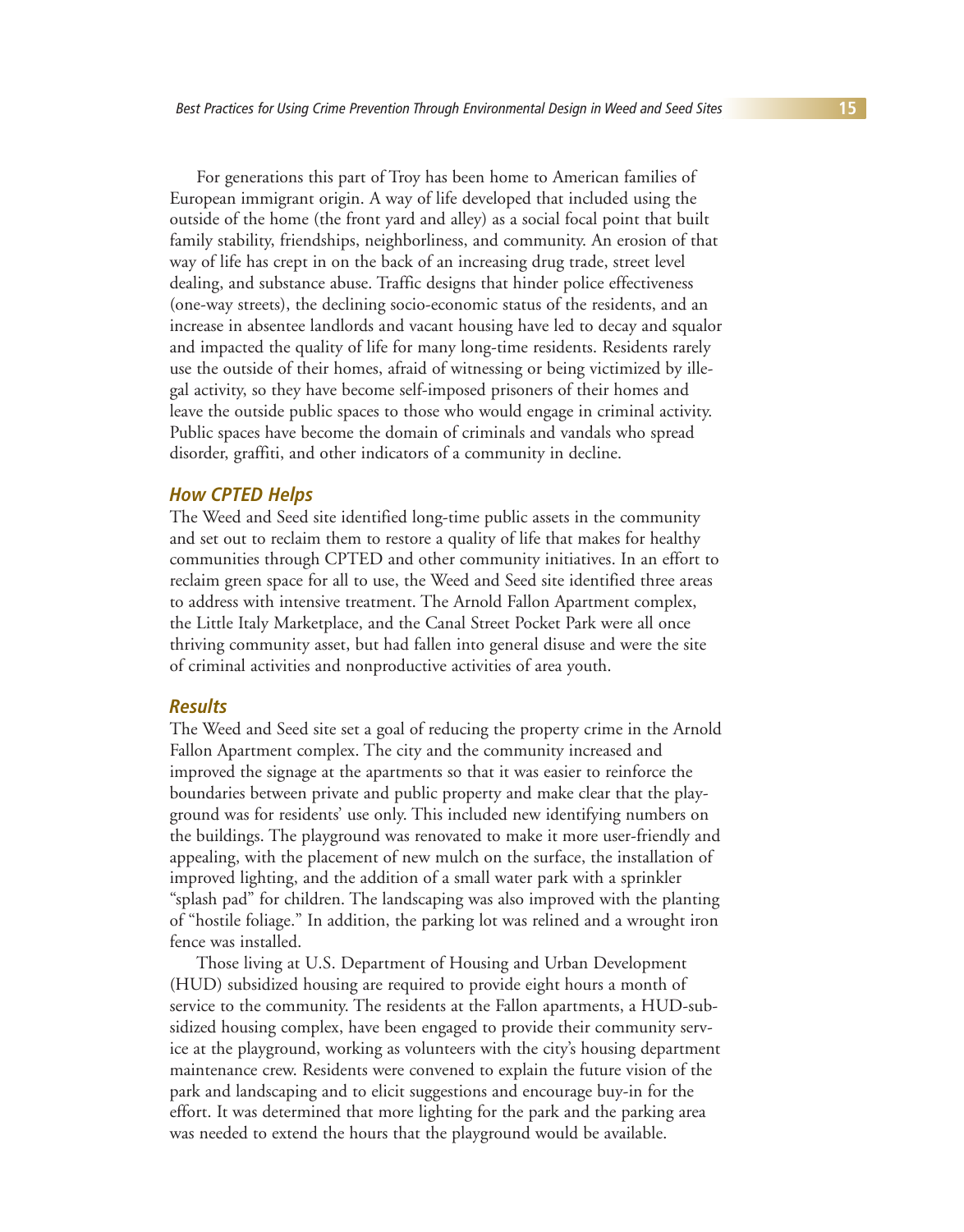The Weed and Seed site set a goal of reducing crime and increasing the lawful use of the Little Italy neighborhood's traditional marketplace area. In Troy's Little Italy neighborhood, a marketplace area has been in existence for more than a hundred years. Currently it is a large paved area open on three sides that is bordered by a retaining wall that separates the Marketplace from a nearby elevated roadway. The Marketplace had been used as a farmer's market area, but over time, it has fallen into disuse and has become an eyesore. The Marketplace has no access control and the retaining wall (approximately 25 feet high and in disrepair) was blanketed with graffiti. The Weed and Seed Steering Committee met with the Neighborhood Watch Association to get ideas for improvement. Members of the committee met with staff of the city's landscaping department, who were able to identify the boundary of the park vs. other property. Repair of the retaining wall will cost in excess of \$100,000, so they explored other possible strategies to mitigate the wall problem. The city engineer's planning for the retaining wall continues. A wrought-iron fence has been installed on the three other sides of the area, a bocce court was installed, and a memory wall was established to honor residents and families. Memorial bricks can be purchased by community members. They engaged the Catholic Youth Organization to develop youth programming for using the area.

The Weed and Seed site set a goal of reducing crime and renewing use of the Canal Avenue Pocket Park by families. The Pocket Park on Canal Avenue was rife with graffiti, in disrepair, and unmaintained. Older youth hang out there, loitering on rusted playground equipment and intimidating, by their presence, children and families who might want to play and relax. The steering committee met with the Osgood Crime Watch Association and city officials and came up with a work plan for the area, including an idea to lock the gate to the park each evening and open it each morning. A neighboring city fire department station agreed to take the responsibility for opening and locking the gates every day. The community policing unit agreed to patrol more regularly.

Osgood Crime Watch Association agreed to maintain the park and assist with controlling access to it. The city administration acknowledged that there needed to be a work plan and a vision for the park. Earth Day in April was celebrated through service projects that saw 60 neighbors volunteer to remove graffiti, clean up, paint playground equipment, and trim trees to help develop sightlines and lighting. The United Way organized a revitalization project of 100 volunteers to take out the old playground equipment and ready the site for new, toddler-scaled playground equipment. They removed foliage and replaced it with appropriate hostile foliage; planted a vegetable garden; installed picnic tables, barbecue grills, a hopscotch area, and new gates. One of the most impressive innovations was the design and installation of a children's literacy trail garden based on the book *Flower Garden* by author Eve Bunting. Signs replicating the simple verses of the children's tale illustrate the garden and the path through it:

#### "*Garden in a shopping cart / Doesn't it look great? Garden on the checkout stand / I can hardly wait."*

The hope is that more families with young children will now use the pocket park.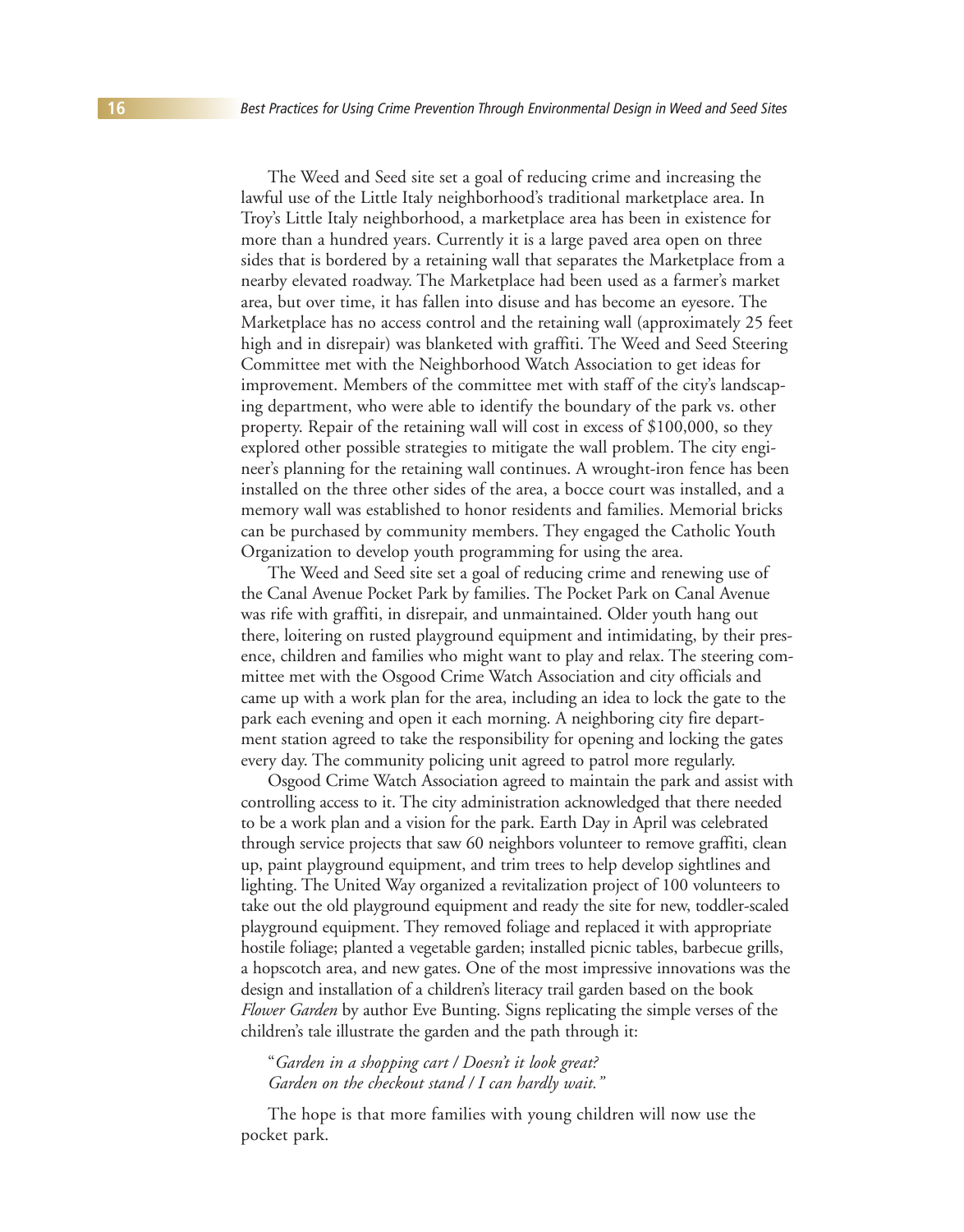The Steering Committee has had a great relationship with the city's public works department. A group of eight to ten highly involved residents, the women's reentry program (from the Roarke Center), the Rensselaer County Prevention Bureau, Troy's Community Policing Unit (eight officers and a captain), and three large, influential neighborhood associations—South Central Neighborhood Association, Little Italy Neighborhood Watch, and Osgood Neighborhood Association—led the effort. Fifteen additional neighborhood associations have provided donated supplies and food for meetings and events. The Steering Committee is considering whether to apply for a community development block grant to further their progress.

Advanced CPTED training provided by NCPC took place in the summer of 2009. Canal Avenue Pocket Park has applied for a grant to install a higher fence, further improve the playground, get trees trimmed, install extra lights, and place a surveillance camera in the park, There are also hopes to build a small pavilion roof over the tot lot and picnic area.

Next, the site's Weed and Seed Steering Committee will focus on a bus stop shelter on a busy city bus route that is uninviting and used more by homeless persons and criminals than commuters. Troy, by reclaiming its roots and birthright through concerted Weed and Seed and CPTED efforts, is well on its way to enriching the entire community.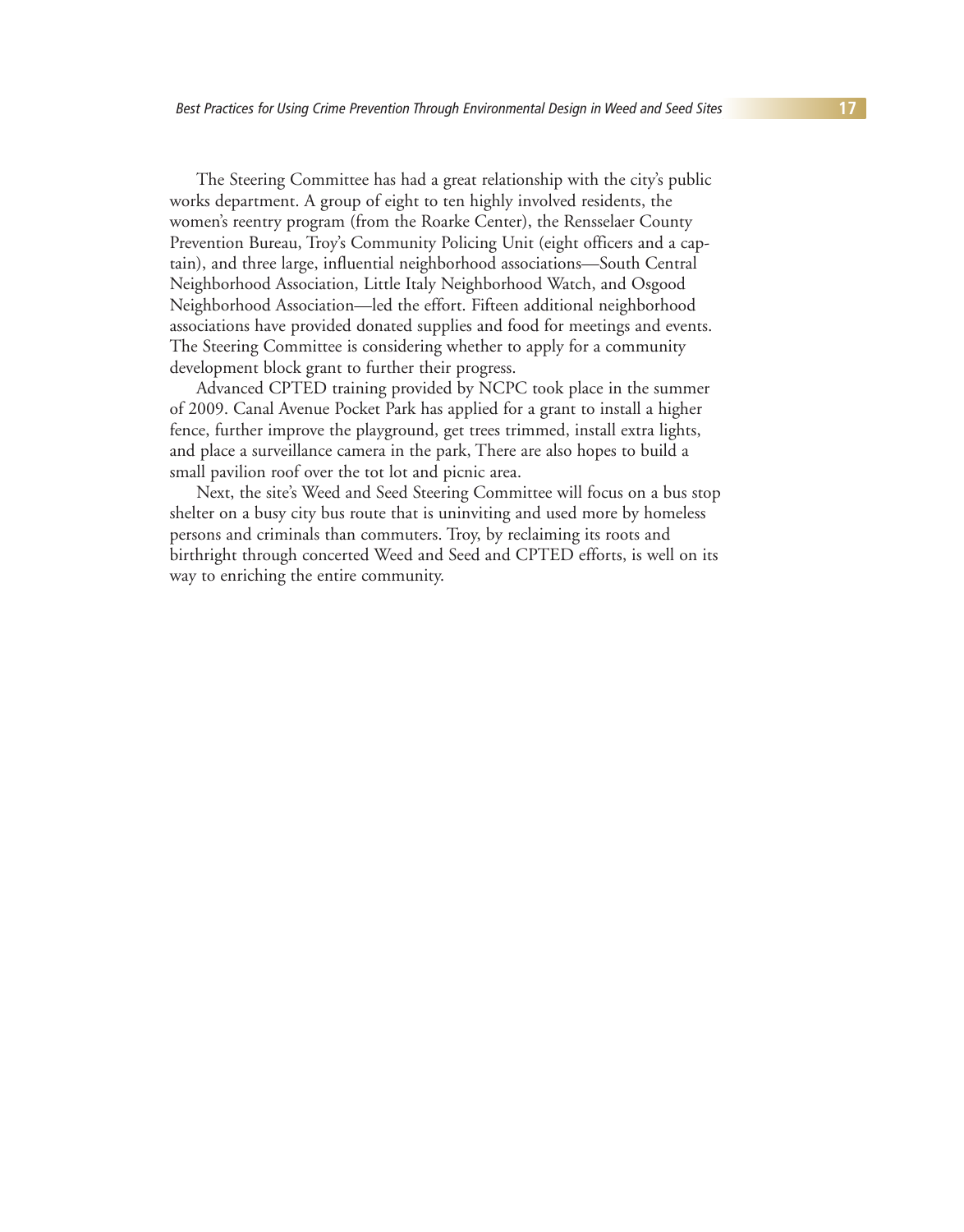## **Lessons Learned and Best Practices**

Time and time again, sites that engaged law enforcement early in the process<br>produced results that benefited the community in substantial ways. Code enforcement strategies produced timely results that showed the rest of the community, early on, the value of the Weed and Seed CPTED effort. Communities that shared, promoted, and marketed CPTED strategies with all segments of the community produced more buy-in across the board than communities that kept CPTED as the purview of the police or others. Top-down and bottom-up inclusion of residents, elected officials, and other government administrators into the work and goals of Steering Committees advanced the Weed and Seed effort productively, more so than community Steering Committees that worked in relative isolation. Steering Committees and CPTED Subcommittees that engaged major community players (public utilities, railroads, businesses, school systems, city/county/state departments, faith-based institutions, etc.) produced sound results from CPTED-inspired strategies. Communities can use the relatively small gains of CPTED strategies to compound investment in the bigger picture of community safety, crime reduction, and quality-of-life improvements. Communities that used all the resources available to them from CCDO, including CPTED training and technical assistance providers, and kept in constant contact with the providers and CCDO staff, showed accelerated improvement over communities that did not avail themselves of such CPTED resources.

The experiences of this training and technical assistance effort lead to a recommendation that the following practices and elements be kept in mind when serving a Weed and Seed CPTED initiative

- 1. **Include those who will be most affected by the effort to help plan and carry out the effort.** Engaging and enlisting Weed and Seed site residents, business owners, and institutions in the assessment of the problem, identification of potential solutions, and work plan will increase the buy-in and investment in the effort and produce success.
- 2. **Get a big table.** Including stakeholders, affected parties and individuals, and solution providers at the same meetings, discussions, and on distribution lists for publications can lead to clearer understanding of the issues, needs, impact, and strategies. This allows the group to discuss what each group can realistically bring to the table. For example: some groups can supply volunteers, but no money; others may be able to provide money and little else. Some partners may be able to provide influence (access to local leaders), etc. Be sure to include catalysts from the community who can bring the issues into focus. Engage champions to carry the message beyond the site's Weed and Seed Steering Committee's reach. Engage public utilities, city/county departments, political leadership, residents, and businesses.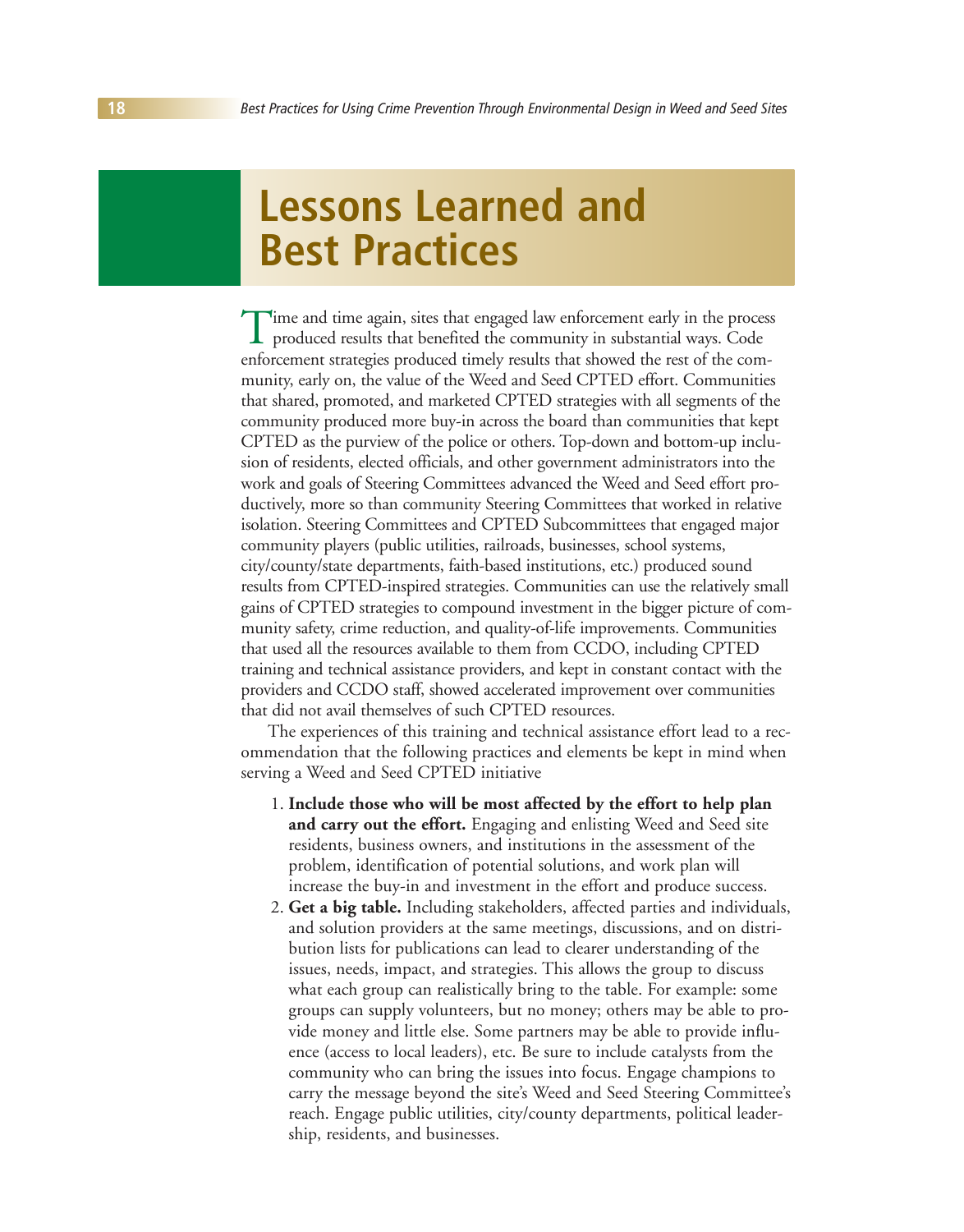- 3. **Include law enforcement early in the process.** When law enforcement is involved early, the crime prevention strategies employed can drastically reduce the amount of calls for police service and provide additional free training to members of a law enforcement agency which, in turn, can free up other resources in the agency. Law enforcement has resources, skills, information, and wisdom to effect positive changes on the crime prevention front in the community.
- 4. **Seek "win-win" solutions.** Articulate the benefits for all parties when strategies are to be employed. For example, law enforcement will receive fewer calls requiring a response; businesses will benefit from consumers not afraid to venture into some areas, whether by day or after dark; and youth will have resources and assets to engage their time and energies productively.
- 5. **Employ "The sky's the limit" thinking to group brainstorming.** Be open to creative, cooperative solutions. Think outside the box for funding ideas (forfeiture assets, civic-minded law firm interest accounts, grant opportunities) and strategies.
- 6. **Look to other model communities and strategies.** Examine tried strategies or successful efforts from like communities for application to current needs or issues.
- 7. **Start with accomplishable tasks;** build on and celebrate those successes.
- 8. **Keep an eye on the CPTED principles as a way to address an issue.** Think of CPTED as a lever to start a cascade of improvements in the community.
- 9. **View a community from an "asset-based" lens;** not what's missing, but what assets are present in the community—a community center, fire station, park, school, house of worship, U.S. Attorney's Office, institution of higher education, volunteer force, etc.
- 10. **Use the resources provided by the Community Capacity Development Office.** There is a wealth of free, useful information on the website (http://www.ojp.usdoj.gov/ccdo/ws/welcome.html) specifically for Weed and Seed sites and site Steering Committees, including training and technical assistance providers (e.g., NCPC). If a training and technical assistance provider is used, keep in contact and use it every step of the way. Draw from the CCDO staff to secure useful resources, information, and evidence-based models.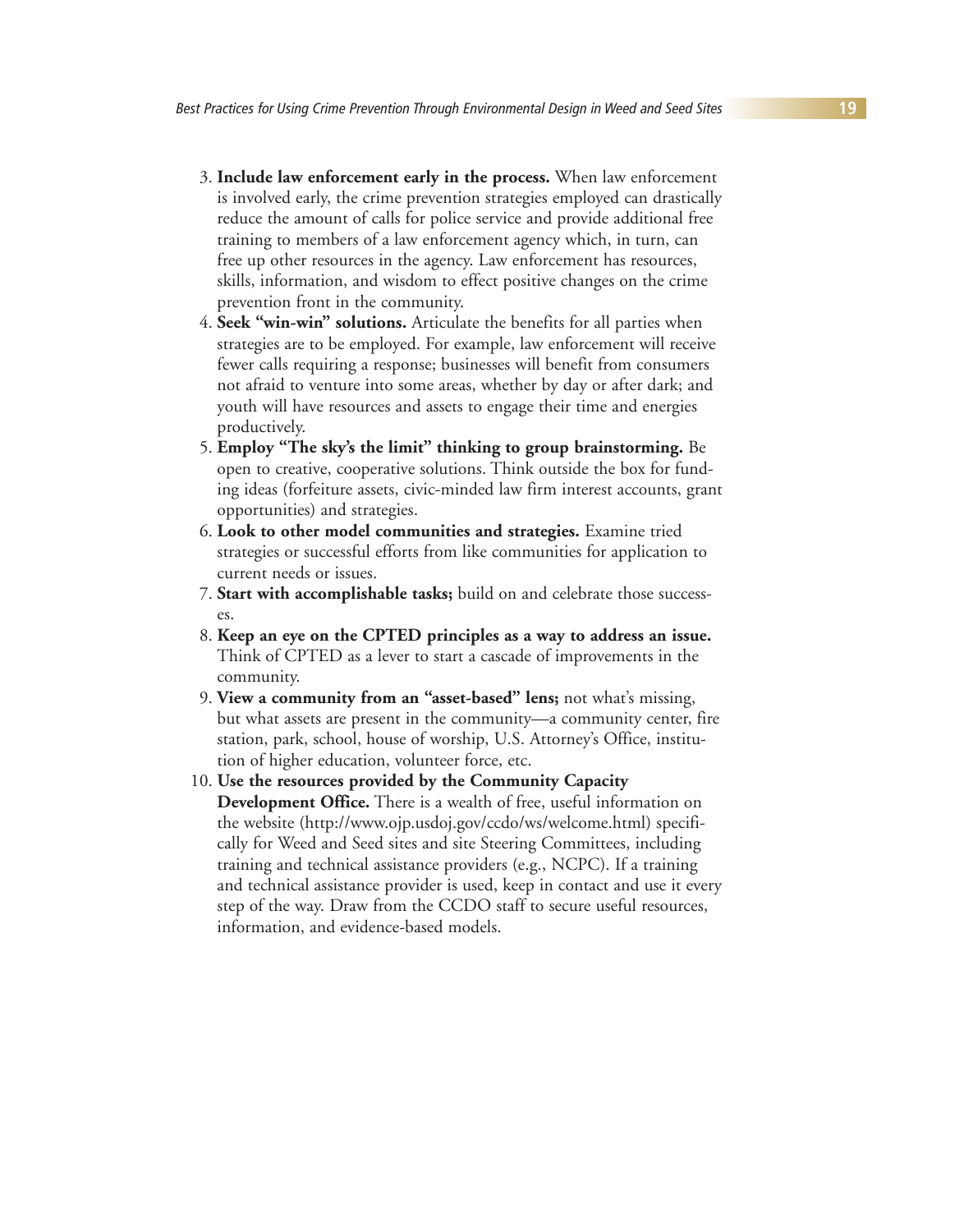## **Conclusion**

When community residents, leaders, merchants, and other invested stakeholders were able to articulate the problems that diminished the community's quality of life and perception of safety, those who could provide solutions (government agencies, law enforcement, code enforcement, public utilities, and others) were able to match strategies to address the articulated problems. Often it was determined that getting the right persons or agencies "around the table" made all the difference. The NCPC CPTED training sessions and the follow-up technical assistance enabled that kind of solution-seeking with parties and entities that effected needed change. Engaging political leadership, government agencies, law enforcement, business leaders, public utilities, private industry, and area residents was a strategy that had significant impact on solutions to problems the community endured every day. On occasion, it was a matter of enforcing existing codes and regulations to maintain private property; in other instances it was redesigning traffic flow, police patrols, or street lighting that made a huge difference. Holding public utilities, railroads, school systems, residents, and others accountable for their responsibilities contributed ready solutions to problems that had vexed communities for years and, in some cases, decades. Some issues remained complex without easy, ready solutions, but the inroads against blight, crime, and community deterioration made by applying CPTED principles had a cascading effect that energized communities and geometrically contributed to further solutions.

While no one strategy, CPTED included, can ameliorate all the issues confronting a community, the CPTED principles can provide low-cost, simple fixes that pay high dividends in community safety, the perception of safety, the reduction of crime, and an improvement in the quality of life indicators Weed and Seed sites seek.